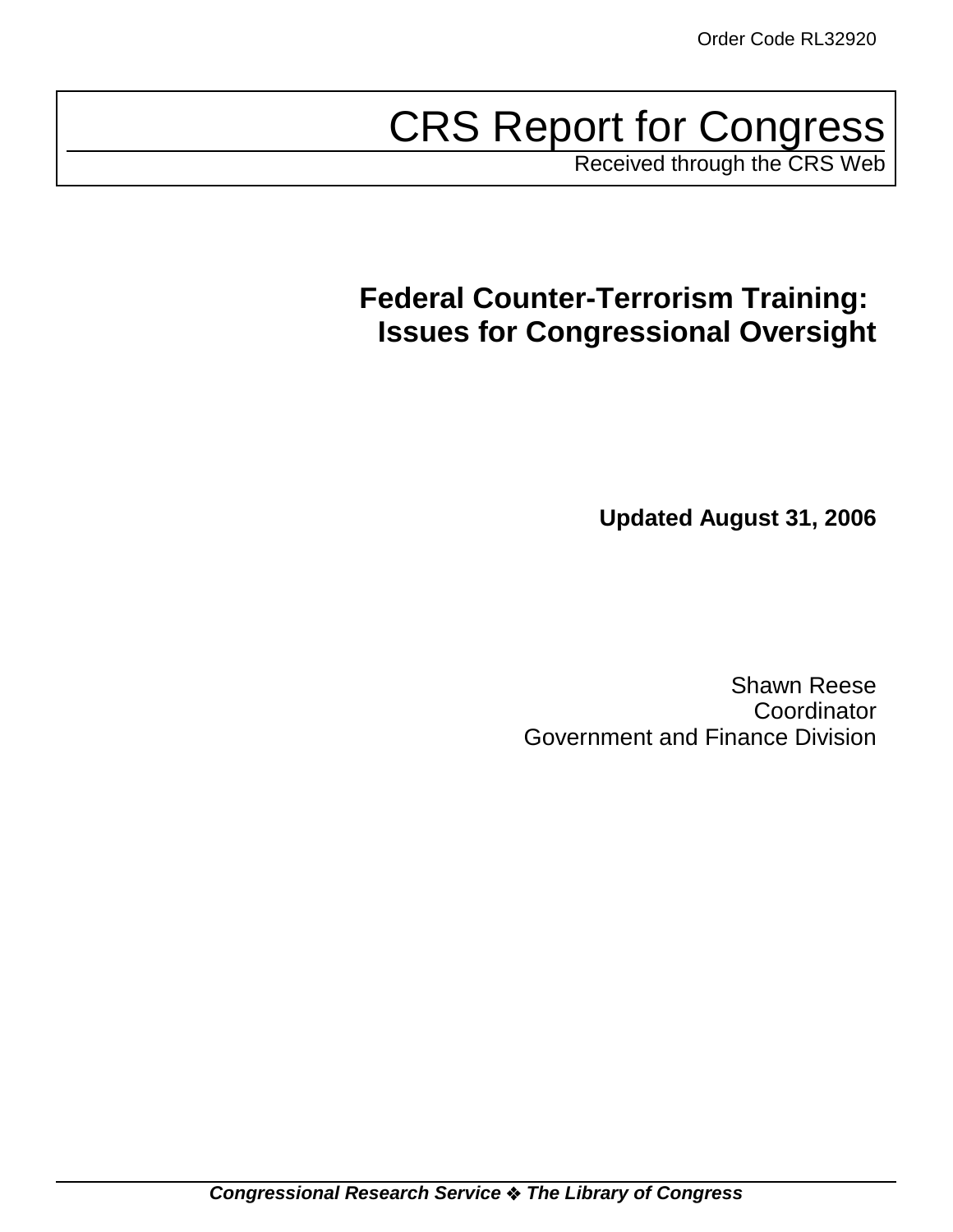### Federal Counter-Terrorism Training: Issues for Congressional Oversight

### **Summary**

Federal counter-terrorism training programs are varied and are provided by numerous federal agencies and departments. Some of these departments and agencies include the Departments of Defense (DOD), Energy (DOE), Homeland Security (DHS), Health and Human Services (HHS), Justice (DOJ), Transportation (DOT), and the Environmental Protection Agency (EPA). Each department and agency provides specific counter-terrorism training targeted to given categories of recipients. Training recipients include federal, state, and local government personnel, emergency responders, and private and public critical infrastructure personnel.

The programs train individuals to prepare for, respond to, and recover from terrorist attacks. Most of these federal departments and agencies provide training in conjunction with private and public educational institutions, federal laboratories, and federal research and development centers.

The mission of DHS to secure the nation from terrorist attacks gives it primary federal responsibility for providing counter-terrorism training to federal, state, and local emergency responders. Other departments and agencies provide counterterrorism training, but these programs focus either on specific critical infrastructure sectors, such as energy and transportation, or on specific emergency responders, such as HHS training for medical personnel and DOJ training for law enforcement personnel. DHS provides training to a wide range of critical infrastructure personnel, law enforcement and other emergency responders, government (federal, state, and local) personnel, and medical personnel.

This report is an overview of the major training activities and facilities of the federal departments and agencies that provide counter-terrorism training. It identifies some of the issues associated with the training, including the following:

- possible duplication of federal counter-terrorism training programs;
- ! determination of Department of Homeland Security counterterrorism training priorities; and
- possible redundancy and coordination of DHS counter-terrorism training programs.

The report will be updated as congressional actions warrant.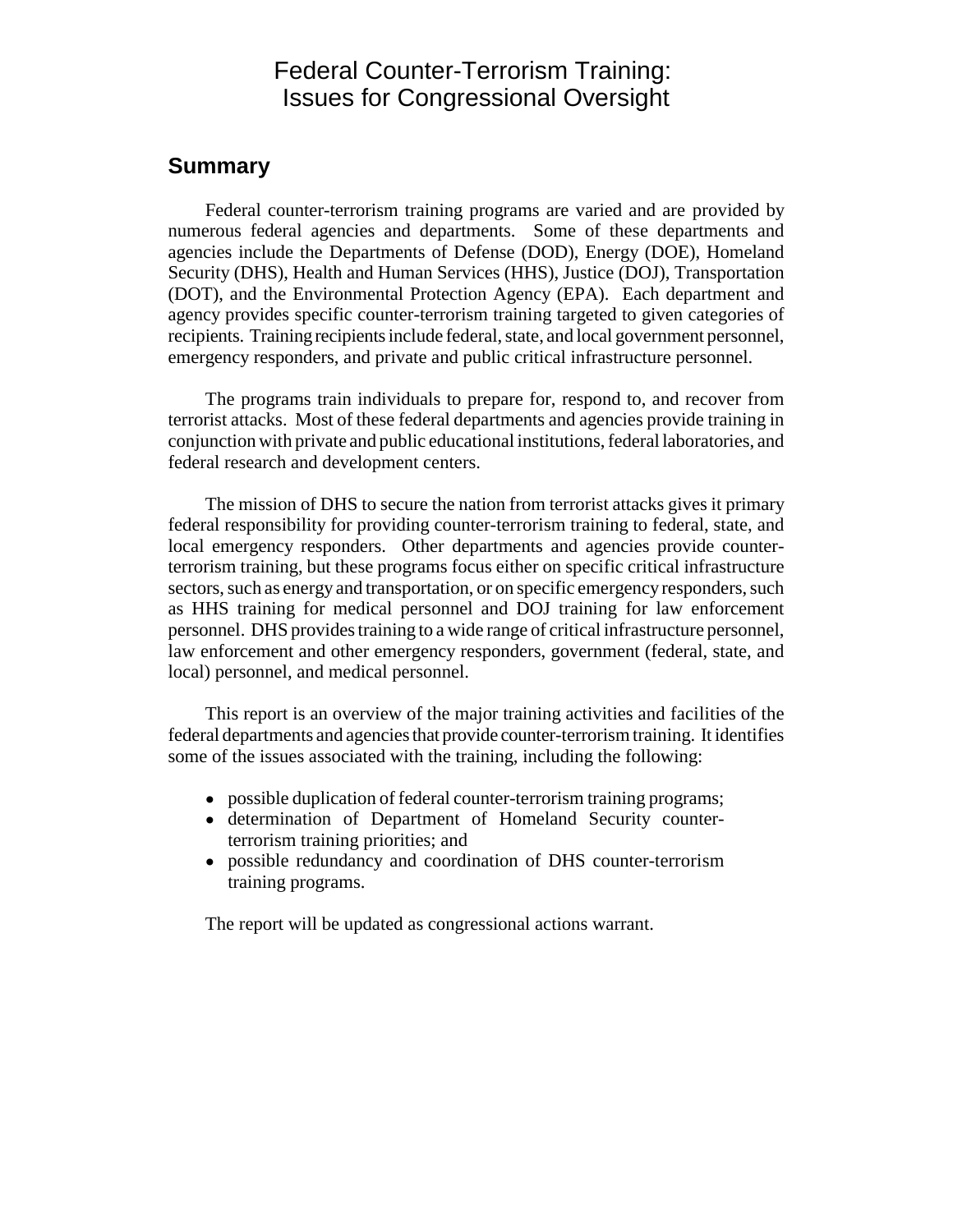## **Contents**

| Allocation of Counter-Terrorism Training Funding and   |
|--------------------------------------------------------|
|                                                        |
| Possible Redundancy and Consolidation of Department of |
|                                                        |
|                                                        |
|                                                        |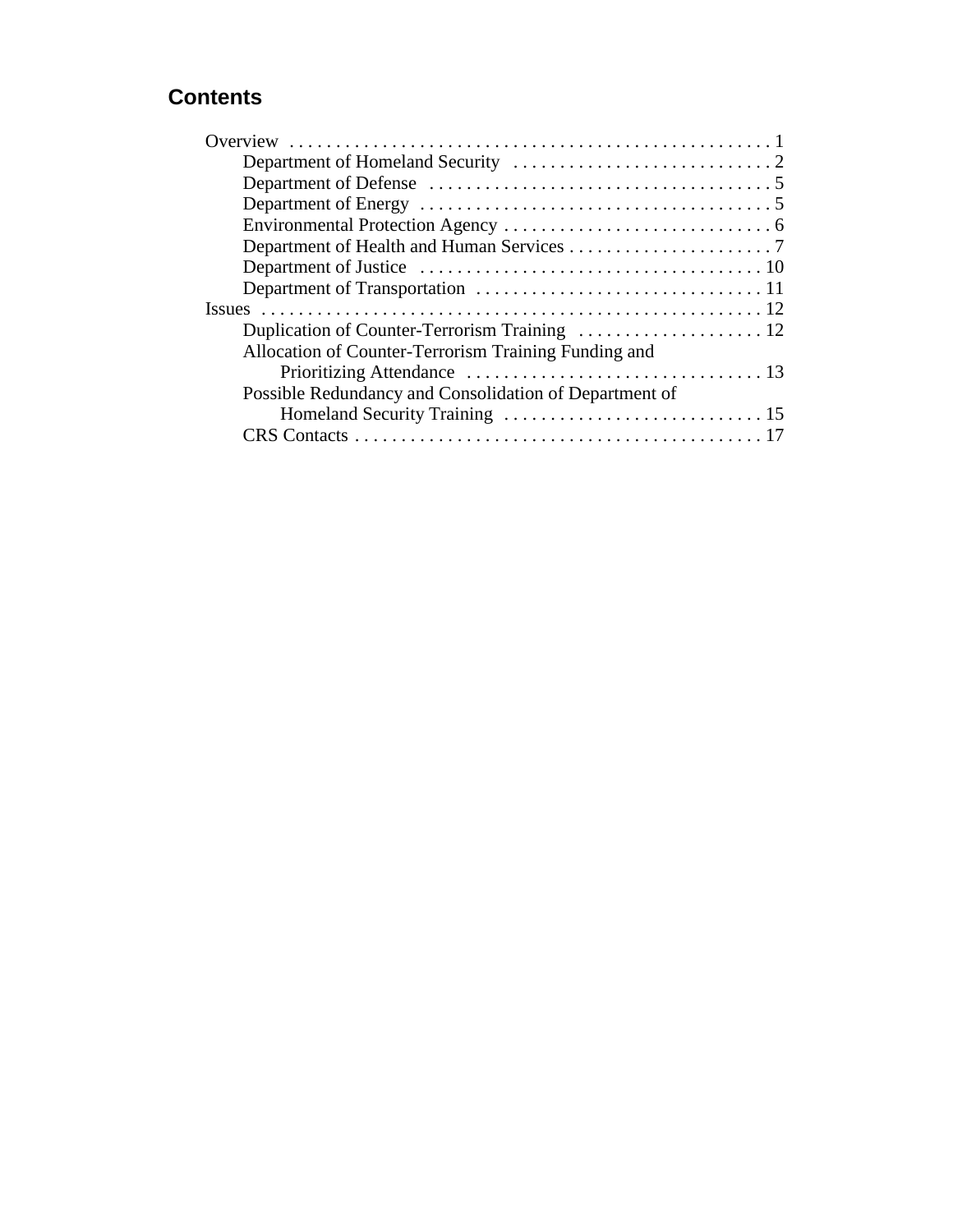# Federal Counter-Terrorism Training: Issues for Congressional Oversight

### **Overview**

Federal counter-terrorism training programs are varied and are provided by numerous federal agencies and departments. Some of these departments and agencies include the Departments of Defense, Energy, Homeland Security, Health and Human Services, Justice, and Transportation, and the Environmental Protection Agency. Each department and agency provides specific counter-terrorism training targeted to a given categories of recipients. Training recipients include federal, state, and local government personnel, emergency responders, and private and public critical infrastructure personnel.

The programs train individuals to prepare for, respond to, and recover from terrorist attacks. Some of the training programs, such as those of the Departments of Transportation (DOT) and Energy (DOE), and the Environmental Protection Agency (EPA), are designed for personnel working in critical infrastructure sectors. Other programs, such as those of the Departments of Defense (DOD) and Homeland Security (DHS), are intended for personnel who are not identified with specific critical infrastructure. Instead, DOD and DHS provide training for government personnel, emergency responders, and medical professionals who would respond to a terrorist attack, regardless of location or target. The Department of Health and Human Services (HHS) provides training specifically to public health and medical personnel to prepare them to respond to any disaster, but especially to terrorist attacks using biological, chemical, and radiological weapons of mass destruction (WMD). The Department of Justice (DOJ) provides training specifically for federal, state, and local law enforcement personnel. Most of these federal departments and agencies provide training in conjunction with private and public educational institutions, federal laboratories, and federal research and development centers.

The mission of DHS to secure the nation from terrorist attacks gives it primary federal responsibility for providing counter-terrorism training to federal, state, and local emergency responders. Other departments and agencies provide counterterrorism training, but their programs focus either on specific critical infrastructure sectors, such as energy and transportation, or on specific emergency responders, such as HHS training for medical personnel and DOJ training for law enforcement personnel. DHS provides training to a wide range of critical infrastructure personnel, law enforcement and other emergency responders, government (federal, state, and local) personnel, and medical personnel.

This report provides an overview of the major training activities and facilities of the federal departments and agencies that provide counter-terrorism training. It identifies some of the issues associated with that training. The issues include: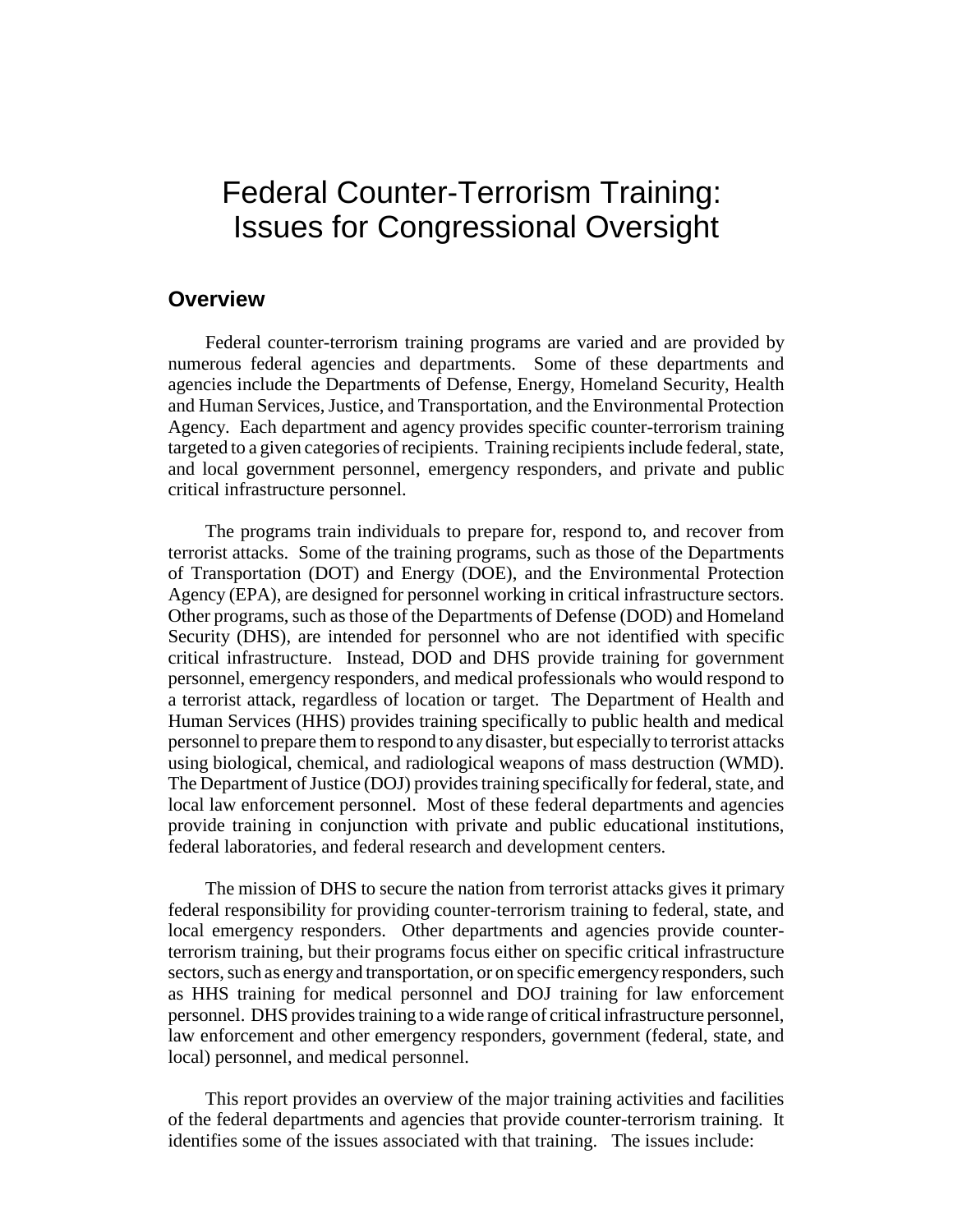- possible duplication of federal counter-terrorism training programs;
- determination of Department of Homeland Security (DHS) counterterrorism training priorities; and
- ! possible redundancy and coordination of DHS counter-terrorism training programs.

**Department of Homeland Security.** DHS comprises numerous agencies, offices, institutes, and partners<sup>1</sup> that provide counter-terrorism training for federal, state, and local government personnel. DHS training is provided at such facilities as the Federal Law Enforcement Training Center (FLETC), National Fire Academy (NFA), and Emergency Management Institute (EMI). FLETC is an interagency law enforcement center that provides training for federal law enforcement agencies. The Federal Emergency Management Agency (FEMA) administers EMI and NFA training activities. NFA trains fire and emergency response personnel to enhance their abilities to respond to fires and related emergencies. EMI is a training program consisting of resident and non-resident courses aimed at enhancing emergency management practices.<sup>2</sup>

**Office for Grants and Training.** The Office for Grants and Training (G&T), which has the primary responsibility within DHS for preparing for potential terrorist attacks against the United States, $3$  is the principal DHS agency providing counter-terrorism and WMD training to states and localities. G&T provides terrorism and WMD training through DHS training institutions and partners. G&T training partners include the Training and Data Exchange Group (TRADE), the National Domestic Preparedness Consortium (NDPC), federal departments, and private and professional organizations.4

G&T training is designed to meet the varying needs of its training audiences. It includes reaching multiple emergency responder disciplines through training at the awareness, performance, planning, and management levels. G&T uses a variety of approaches that include traditional classroom methods, train-the-trainer, Web-based training, and video teleconferencing.<sup>5</sup>

**TRADE.** TRADE is a federal interagency group that provides training to state and local emergency responders and reviews member courses for consistency, avoidance of training duplication, and the use of up-to-date training methods. TRADE members include the following:

! United States Fire Administration's (USFDA) National Fire Academy (NFA);

<sup>&</sup>lt;sup>1</sup> See the list later in the report.

<sup>&</sup>lt;sup>2</sup> U.S. Department of Homeland Security, "Working with DHS," available at [http://www.dhs.gov/dhspublic/display?theme=82], visited Oct. 27, 2004.

<sup>3</sup> P.L. 107-296 (Homeland Security Act of 2002), Sec. 430(d).

<sup>&</sup>lt;sup>4</sup> U.S. Department of Homeland Security, Office for Domestic Preparedness, "Training Overview," available at [http://www.ojp.usdoj.gov/odp/training.htm], visited Oct. 27, 2004.

<sup>5</sup> Ibid.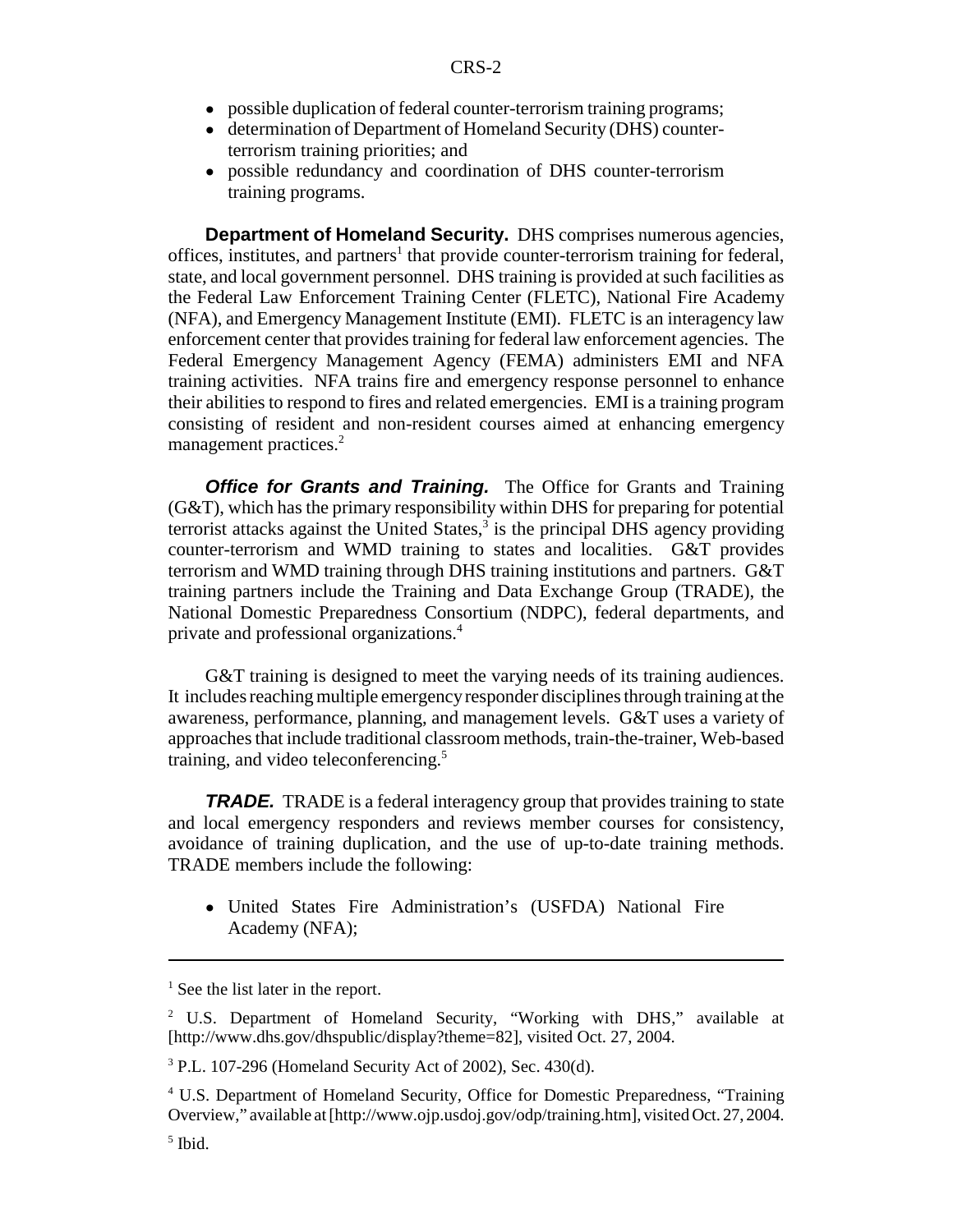- Federal Bureau of Investigation (FBI);
- Department of Justice (DOJ);
- Federal Emergency Management Agency (FEMA);
- Environmental Protection Agency (EPA);
- Department of Energy (DOE);
- Department of Health and Human Services (HHS);
- Centers for Disease Control and Prevention (CDC);
- Emergency Management Institute (EMI); and
- Federal Law Enforcement Training Center (FLETC).<sup>6</sup>

*National Domestic Preparedness Consortium.* NDPC is composed of federal training facilities and academic institutions which provide training to emergency responders in different locations in the United States. NDPC members include:

- Center for Domestic Preparedness (CDP), at Anniston, Alabama;
- ! Academy of Counter-Terrorist Education (ACE), at Louisiana State University (LSU);
- ! National Emergency Response and Rescue Training Center (NERRTC), at the Texas Engineering Extension Service (TEEX), Texas A&M University (TAMU);
- ! Energetic Materials Research and Testing Center (EMRTC), at New Mexico Institute of Mining and Technology (NMIMT); and
- ! National Center for Exercise Excellence (NCEE), at Nevada Test Site  $(NTS)^7$ .

*Center for Domestic Preparedness.* CDP, administered by G&T, provides specialized training to state and local emergency responders in the management and mitigation of domestic terrorism incidents, specifically those incidents involving chemical agents and other toxic substances.<sup>8</sup>

*Academy for Counter-Terrorism Education.* ACE, administered by LSU, provides training to emergency responders on the detection, prevention, and response to terrorist incidents involving WMD. The training ranges from basic firefighting to advanced technical training in rescue and hazardous materials.<sup>9</sup>

*National Emergency Response and Rescue Training Center.* NERRTC was established by the Texas Engineering Extension Service at Texas A&M University and provides counter-terrorism training for federal, state, and local

<sup>6</sup> Ibid.

 $<sup>7</sup>$  Ibid.</sup>

<sup>&</sup>lt;sup>8</sup> U.S. Department of Homeland Security, Office for Domestic Preparedness, "ODP Fact Sheet: Center for Domestic Preparedness," available at [http://www.ojp.usdoj.gov/odp/ docs/fs-cdp.htm], visited Oct. 27, 2004.

<sup>&</sup>lt;sup>9</sup> U.S. Department of Homeland Security, Office for Domestic Preparedness, "ODP Fact Sheet: Academy of Counter-Terrorist Education," available at [http://www.ojp.usdoj.gov/ odp/docs/fs-lsu.htm], visited Oct. 27, 2004.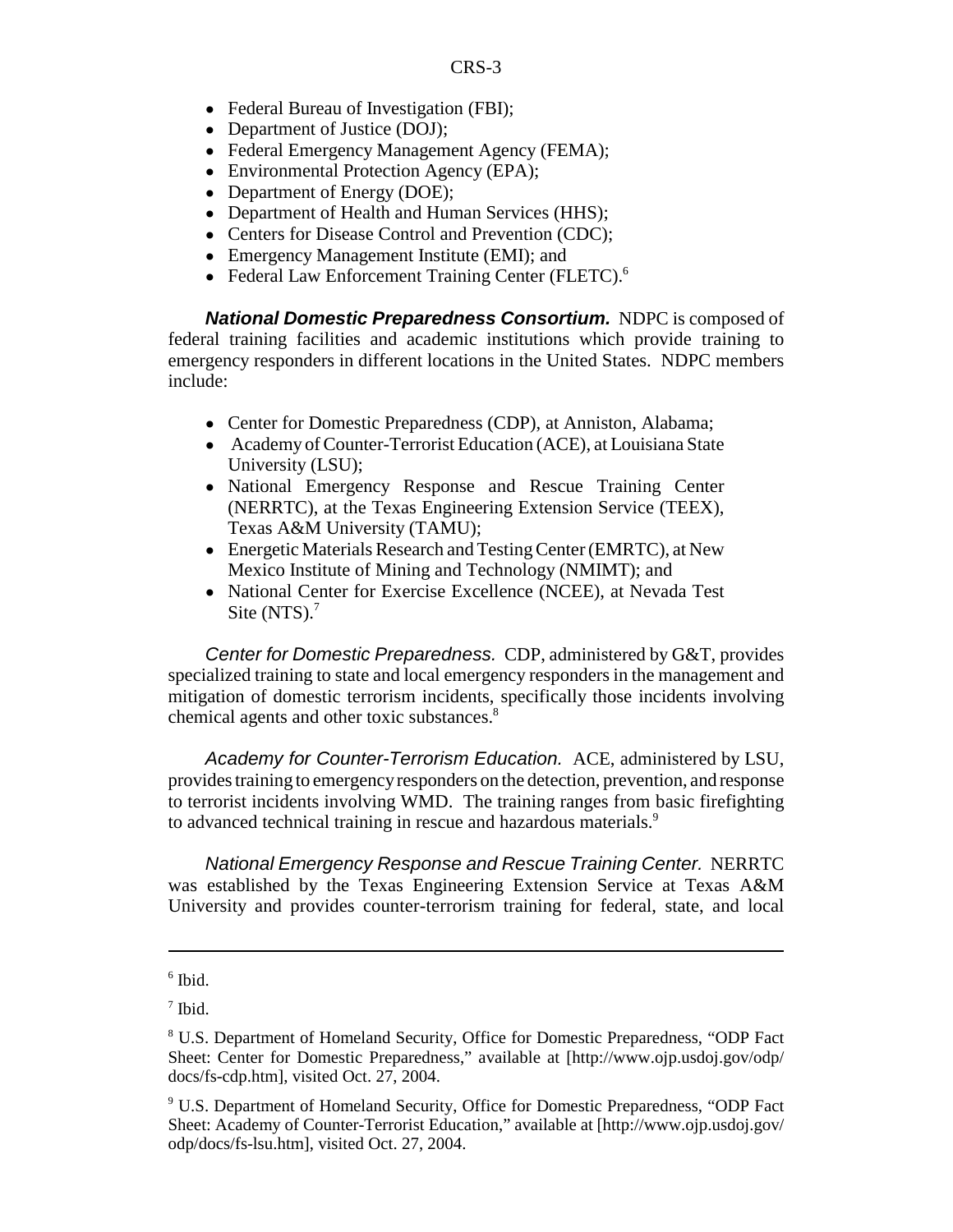officials (including emergency responders). The center includes a mock city, an explosives area, and a weapons range for emergency response training.<sup>10</sup>

*Energetic Materials Research and Testing Center.* Under a cooperative agreement with G&T, EMRTC, administered by the New Mexico Institute of Mining and Technology, provides explosive and incendiary training to state and local emergency responders. The training focuses on WMD incident operations and awareness.<sup>11</sup>

*National Exercise, Test, and Training Center.* NETTC, administered by DOE's Nevada Test Site, provides radiological and nuclear WMD training to federal, state, and local emergency responders. The center's training includes courses on radiation and nuclear agents and WMD exercise design.<sup>12</sup>

**Office for Domestic Preparedness Training Partners.** In addition to TRADE and NDPC, G&T has cooperative agreements with other federal agencies, private industry, academic institutions, and professional organizations that provide training to federal, state, and local emergency responders. These partners include the following:

- Community Research Associates;
- U.S. Army Dugway Proving Ground;
- International Association of Fire Fighters;
- U.S. Navy's Naval Postgraduate School;
- National Sheriff's Association;
- ! General Physics Corporation at Pine Bluff Arsenal;
- Science Applications International Corporation;
- George Washington University;
- Michigan State University;
- ! International Association of Campus Law Enforcement Administrators ; and
- $\bullet$  International Association of Chiefs of Police.<sup>13</sup>

<sup>&</sup>lt;sup>10</sup> U.S. Department of Homeland Security, Office for Domestic Preparedness, "ODP Fact Sheet: National Emergency Response and Rescue Training Center," available at [http://www.ojp.usdoj.gov/odp/fs-teex.htm], visited Oct. 27, 2004.

<sup>11</sup> U.S. Department of Homeland Security, Office for Domestic Preparedness, "ODP Fact Sheet: Energetic Materials Research and Testing Center," available at [http://www.ojp.usdoj.gov/odp/fs-nmt.htm], visited Oct. 27, 2004.

<sup>&</sup>lt;sup>12</sup> U.S. Department of Homeland Security, Office for Domestic Preparedness, "ODP Fact sheet: National Exercise, Test, and Training Center," available at [http://www.ojp.usdoj.gov/ odp/fs-nts.htm], visited Oct. 27, 2004.

<sup>&</sup>lt;sup>13</sup> U.S. Department of Homeland Security, Office for Domestic Preparedness, "Training Overview," available at [http://www.ojp.usdoj.gov/odp/training.htm], visited Oct. 27, 2004.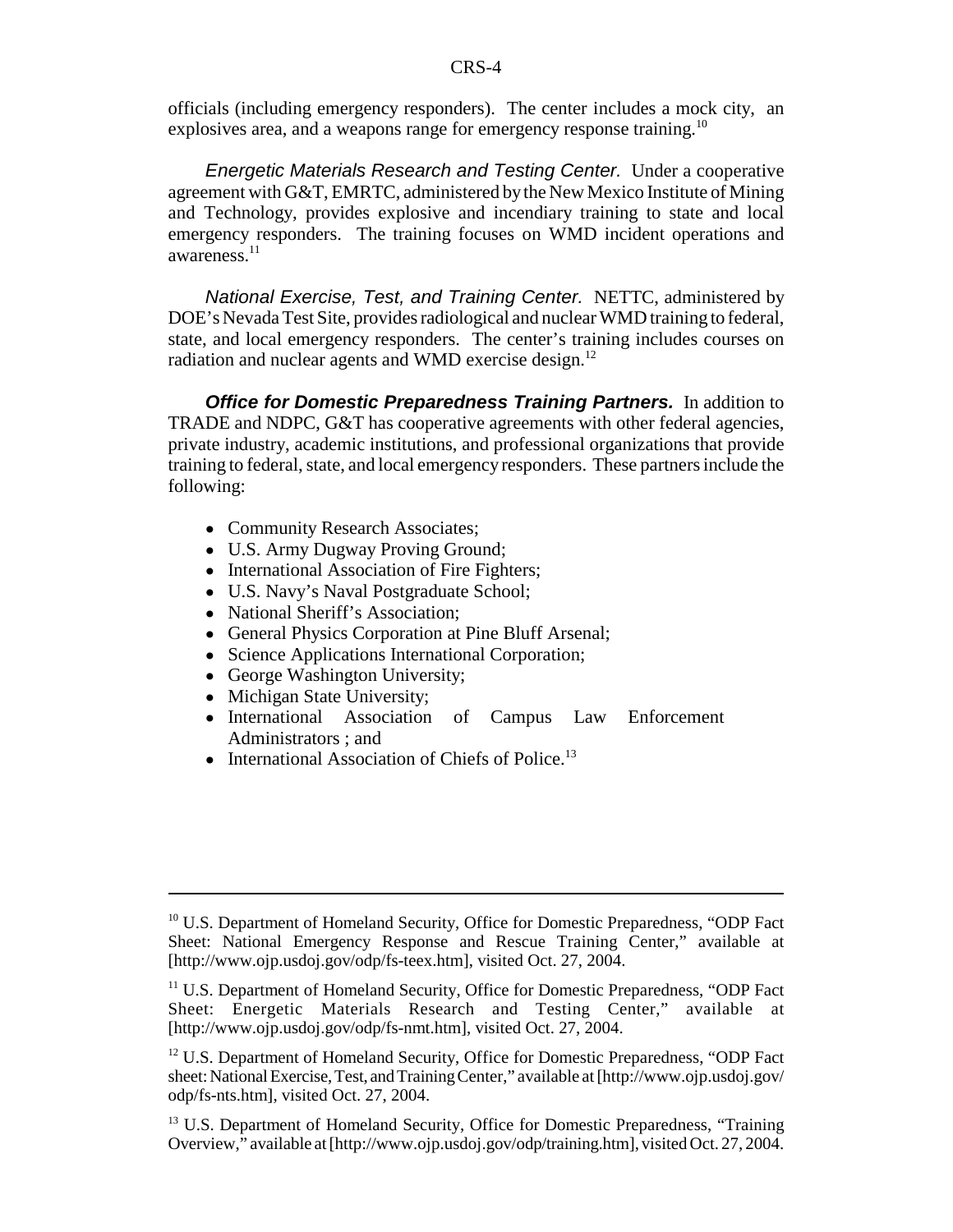**Department of Defense.**<sup>14</sup> The majority of the Department of Defense's (DOD) terrorism-related training courses are dedicated to military personnel. DOD's expertise and range of training facilities related to chemical, biological, radiological, and nuclear (CBRN) weapons, however, offer a limited selection of training programs that are available to non-DOD personnel. Most of these programs are intended for medical and technical personnel who could be called upon to respond and treat casualties following an incident involving CBRN weapons. Several of the training courses are provided with the joint sponsorship of the American Red Cross. DOD provides counter-terrorism training to non-DOD personnel at the following:

- ! U.S. Army Medical Research Institutes for Chemical and Infectious Diseases, Aberdeen Proving Ground in Maryland, and Dugway Proving Ground in Utah;
- Clara Barton Center for Domestic Preparedness,<sup>15</sup> U.S. Army Pine Bluff Arsenal in Arkansas;
- ! Armed Forces Radiobiology Research Institute, in Bethesda, Maryland; and
- ! Joint Interagency Training Center, in San Diego, California.

**Department of Energy.**<sup>16</sup> The Department of Energy (DOE) provides technical assistance and training to states for public safety officials of appropriate units of local government and Indian tribes through whose jurisdictions DOE plans to transport spent nuclear fuel or high-level radioactive waste.17 DOE's Office of Environmental Management trains emergency responders for shipments to the Waste Isolation Pilot Plant (WIPP), and also provides training through the Transportation Emergency Preparedness Program (TEPP). Twenty-three states<sup>18</sup> have received approximately \$30 million in training since 1988 to prepare for radioactive waste shipments to the WIPP near Carlsbad, New Mexico. The TEPP has provided technical assistance and training to emergency responders in  $34$  states<sup>19</sup> in the past two years. In FY2002, DOE provided \$5.8 million for training to the states along its major transportation corridors. DOE estimates that it has trained 16,200 responders since FY1999.<sup>20</sup>

<sup>&</sup>lt;sup>14</sup> Information provided by Steve Bowman, Specialist in National Defense, Foreign Affairs, Defense, and Trade Division.

<sup>&</sup>lt;sup>15</sup> Administered by the American Red Cross and funded through the Department of Defense.

<sup>&</sup>lt;sup>16</sup> Information provided by Anthony Andrews, Specialist in Industrial Engineering and Infrastructure Policy, Resources, Science, and Industry Division.

<sup>&</sup>lt;sup>17</sup> Section 180 $(c)$  of the Nuclear Waste Policy Act, 42 U.S.C. 10101.

<sup>18</sup> AL, AZ, CA, CO, GA, ID, IL, IN, IA, KY, LA, MI, NE, NV, NM, OH, OR, SC, TN, TX, UT, WA, WY.

<sup>19</sup> AL, AR, AZ, CA, CT, DE, GA, ID, IL, IN, IA, KY, LA, MD, MI, MO, NE, NV, NJ, NM, NH, NY, NC, OH, OR, PA, SC, TN, TX, UT, VA, WA, WV, WY.

<sup>&</sup>lt;sup>20</sup> U.S. Department of Transportation, Office of National Transportation, Corrine Macaluso, "Office of Civilian Radioactive Waste Management," memorandum, Feb. 5, 2004.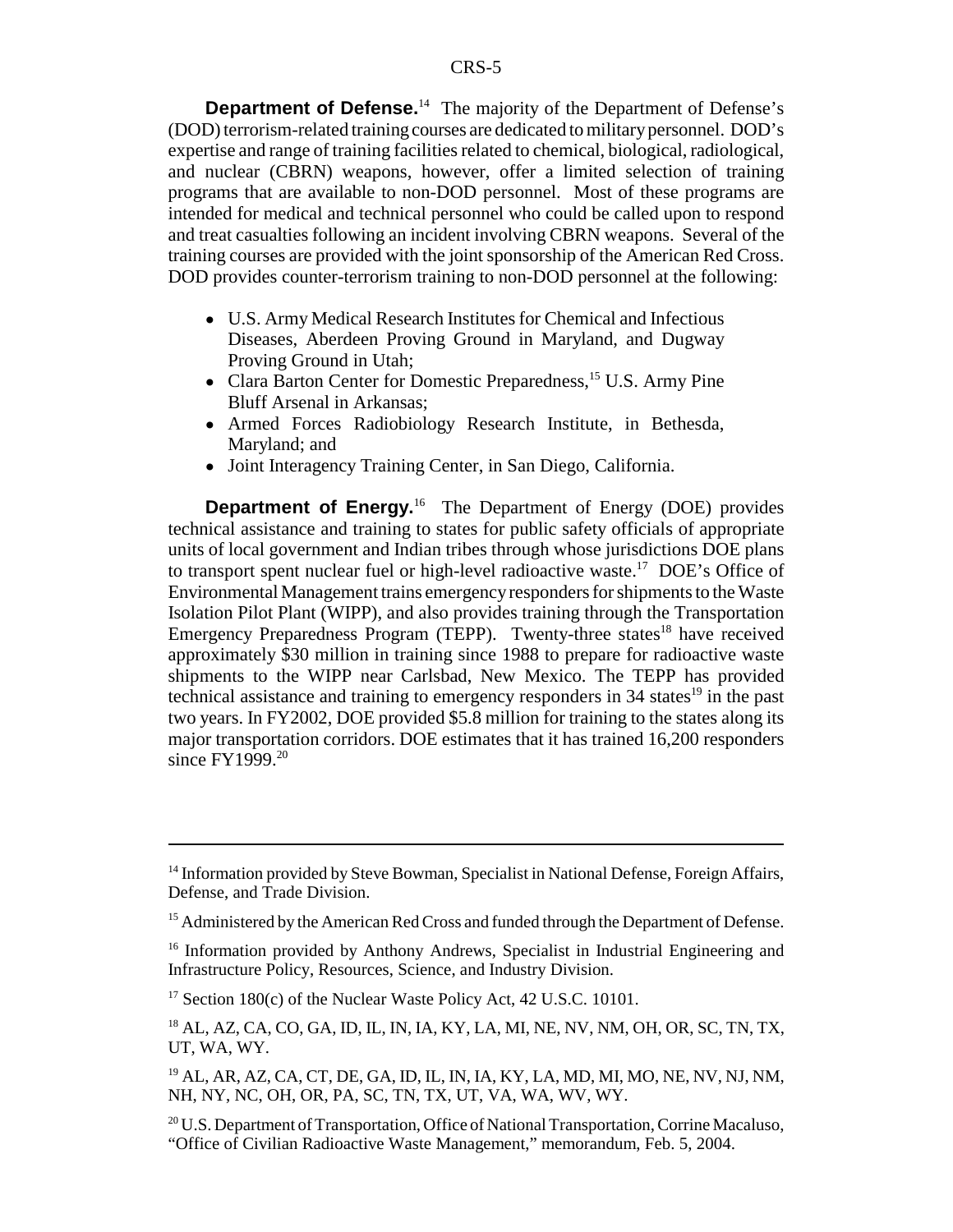**Environmental Protection Agency.**21 Homeland Security Presidential Directive 7 (HPSD-7) affirmed EPA as the lead federal agency for coordinating the protection of the nation's critical infrastructure for the water sector. To carry out its water sector responsibilities, EPA has established a Water Security Division within the Office of Ground Water and Drinking Water. This division works with drinking water and wastewater utilities, states, tribes, and other stakeholders to improve the security of these utilities and improve their ability to respond to security threats and breaches. Among its responsibilities and activities, the Water Security Division provides security and antiterrorism-related technical assistance and training to the water sector.

EPA's Water Security Division generally does not perform the training itself; it delivers training at locations across the country through stakeholder organizations and other federal partners.<sup>22</sup> EPA has sponsored training on a variety of security topics, including courses to help community water systems prepare vulnerability assessments and emergency response plans, as required by the Bioterrorism Act (P.L.  $107-188$ ).<sup>23</sup> EPA has entered into an interagency agreement with the Office of Domestic Preparedness (ODP) within DHS, under which ODP has provided emergency response training for medium and large drinking water utilities, first responders, and local elected officials.<sup>24</sup> To assist smaller drinking water utilities not covered by the Bioterrorism Act, EPA has provided funding to the National Rural Water Association to deliver security training.

EPA continues to support vulnerability assessment training for wastewater utilities. For example, during 2005, vulnerability assessment and emergency response training is being offered through the Water Environment Federation to roughly 600 medium and small wastewater utilities. EPA also is providing money to training centers that provide technical assistance to very small wastewater utilities and is funding G&T to provide emergency response table-top exercise training to large wastewater utilities. Other security-related training activities sponsored by the Water

<sup>&</sup>lt;sup>21</sup> Information provided by Linda Jo Schierow and Mary Tiemann, Specialists in Environmental Policy, Resources, Science, and Industry Division.

 $22$  Organizations that provide security training include professional associations, such as the American Water Works Association (AWWA), the Water Environment Federation (WEF), and the National Rural Water Association (NRWA). Congress has provided some grant funds to these organizations, through EPA, to support their water security training activities.

<sup>&</sup>lt;sup>23</sup> Title IV of the Bioterrorism Act  $(42 \text{ U.S.C. } 300i)$  amended the Safe Drinking Water Act to require each community water system serving more than 3,300 individuals to conduct an assessment of the system's vulnerability to terrorist attacks or other intentional acts to disrupt the provision of a safe and reliable drinking water supply. These drinking water systems must submit a copy of the assessment to EPA. The act also requires these systems to prepare emergency response plans incorporating the results of the vulnerability assessments no later than six months after completing the assessments. All utilities covered by the act were to have completed vulnerability assessments by June 30, 2004. The last statutory deadline for systems to complete emergency response plans was December 31, 2004.

<sup>&</sup>lt;sup>24</sup> Because most water and wastewater utilities are municipally owned, EPA has made an effort to involve locally elected officials in first responder training courses.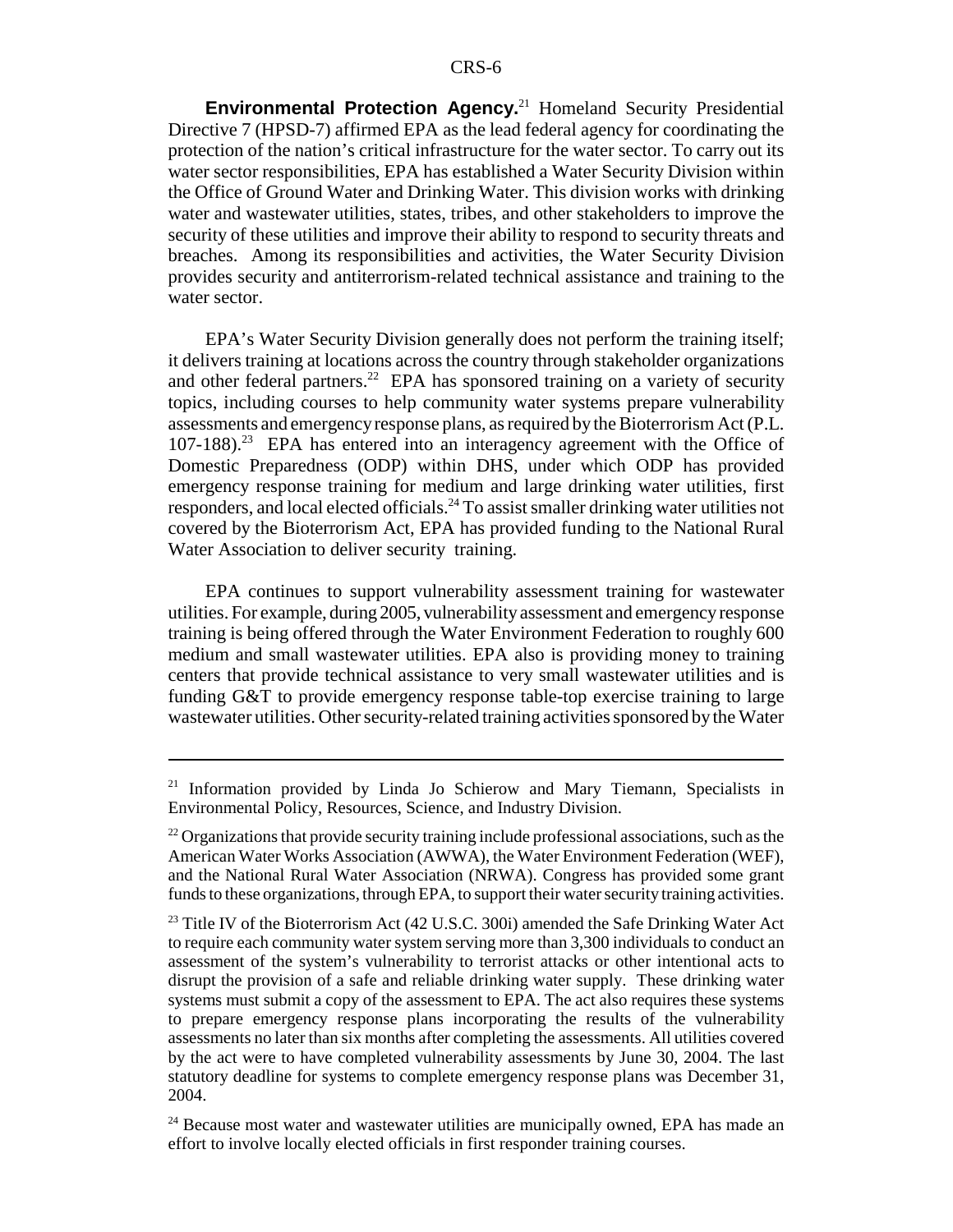Security Division have included train-the-trainer workshops, and training on emergency responses to threats of intentional contamination of water supplies. During this year, the Water Security Division plans to continue providing tools and technical assistance to help utilities address identified risks, as well as training on emergency response and best security practices.

Homeland Security Presidential Directives require federal agencies to provide full and prompt cooperation, resources, and support, consistent with their responsibilities under law, to DHS in the event of a terrorist threat or attack. EPA has responsibilities under the Comprehensive Emergency Response, Compensation, and Liability Act (CERCLA, or Superfund) for responding to substantial releases of hazardous chemicals when they affect inland (i.e., non-marine) environments. The EPA Office of Superfund Remediation and Technology Innovation's Environmental Response Team responds to thousands of such releases annually. The Environmental Response Training Program shares EPA's expertise in recognizing, evaluating, and controlling releases of hazardous chemicals through four courses for federal employees and contractors and for first responders at the state and local levels of government. A new course in air monitoring for emergency responders is soon to be offered. The other three courses predate the terrorist acts of 2001, but they have been modified somewhat to incorporate information relevant to terrorism. All four courses are offered at various locations within the 10 EPA Regions.

**Department of Health and Human Services.**25 Counter-terrorism training programs supported by the Department of Health and Human Services (HHS) are aimed at a variety of public health and healthcare providers, individuals who provide ancillary health services such as laboratory testing, and researchers who study health effects from, or countermeasures to, biological, chemical and radiological agents. Training programs have a variety of intended purposes, including assuring the ability to recognize and treat victims of terrorist events, protecting workers and others from infection or contamination while care is rendered, protecting and assuring the continuity of operation of critical healthcare assets, maintaining electronic and other lines of communication during catastrophic events, assuring competent laboratory services, and assuring the protection of certain assets such as radioactive materials or biological organisms against misuse.

Each of the HHS agencies listed below has responsibility for funding and administering specific training programs and assets. Rather than listing many specific courses and publications, the following sections will instead focus on each agency's role in supporting an infrastructure to develop and deliver training. In some cases, federal, state and local agencies have funded course development and delivery through academic institutions. In other cases, agencies have expanded their training sites (including laboratories), bolstered their information technology infrastructure for distance learning, and enhanced their training workforce. Some HHS training programs, particularly those in the Office of the Secretary and the Centers for Disease Control and Prevention (CDC), utilize DHS training assets such as the FEMA EMI and FLETC. In addition, preparedness grants to states (from CDC and the Health

 $25$  Information provided by Sarah Lister, Specialist in Public Health and Epidemiology, Domestic Social Policy Division.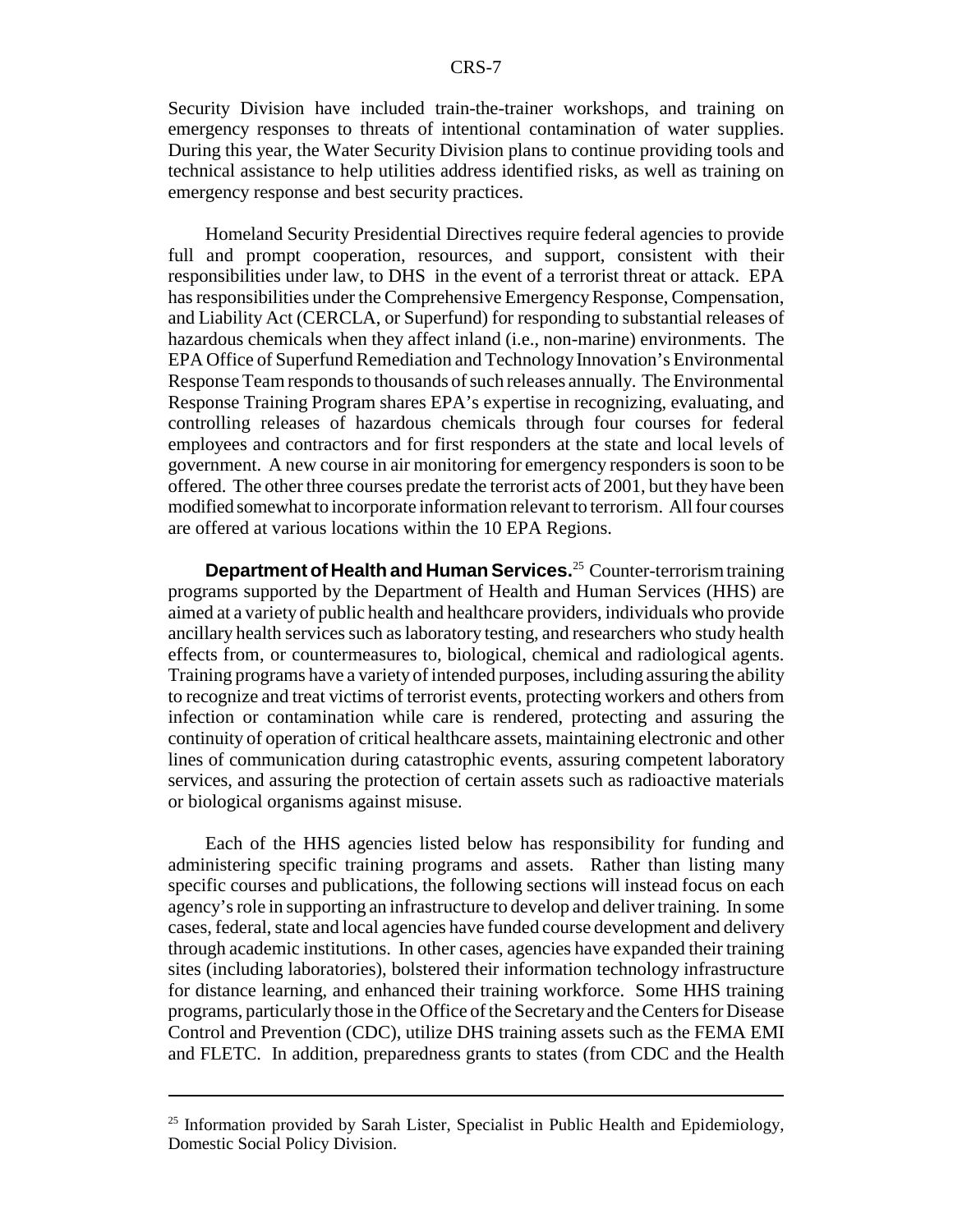Resources and Services Administration, HRSA, discussed below) have, since FY2005, carried the requirement that state training programs comply with requirements of the National Incident Management System (NIMS).

**Office of the Secretary (HHS).** The HHS Office of the Secretary, or its subordinate offices, trains and coordinates two cadres of public health and medical workers involved in emergency preparedness and response; the Commissioned Corps of the U.S. Public Health Service (USPHS) and the Medical Reserve Corps. The USPHS Commissioned Corps is a uniformed — but not armed — service of the U.S. government, headed by the Surgeon General and comprised of approximately 6,000 officers representing a number of health professions.26 Corps officers are typically placed in various HHS agencies or in state health departments, but can be deployed to respond to emergencies. The Medical Reserve Corps is a community-based network of emergency response volunteers, whose training and other readiness activities are partly financed with federal funds.<sup>27</sup>

**Centers for Disease Control and Prevention.** CDC is the HHS agency primarily responsible for the public health response to terrorism and other emergencies. CDC supports a number of intramural and extramural public health training programs,28 including programs designed specifically for public health preparedness and response.<sup>29</sup> CDC-funded training programs are developed and delivered in a variety of ways. The agency is entirely responsible for some programs, while others are developed and delivered in conjunction with state and local health departments and academic centers.

Examples of CDC training centers, networks, and projects for public health preparedness and response include:

- Public Health Training Network, a nationwide distance learning network;
- National Laboratory Training Network, a nationwide training and continuing education network for laboratory workers;
- Centers for Public Health Preparedness, a network of 52 academic institutions conducting preparedness research and training;
- Emergency and Risk Communication Training program, providing intramural and extramural training in crisis communication;
- CDC state grants for public health emergency preparedness, which have required annual training activities; and

<sup>26</sup> See U.S. Public Health Service Commissioned Corps, at [http://www.usphs.gov/].

<sup>&</sup>lt;sup>27</sup> U.S. Department of Health and Human Services (HHS), Medical Reserve Corps home page, at [http://www.medicalreservecorps.gov/HomePage].

<sup>&</sup>lt;sup>28</sup> See HHS, Centers for Disease Control and Prevention (CDC), Public Health Training home page, at [http://www.cdc.gov/phtrain/index.html].

<sup>&</sup>lt;sup>29</sup> See CDC Emergency Preparedness and Response, Training and Education home page, at [http://www.bt.cdc.gov/training/].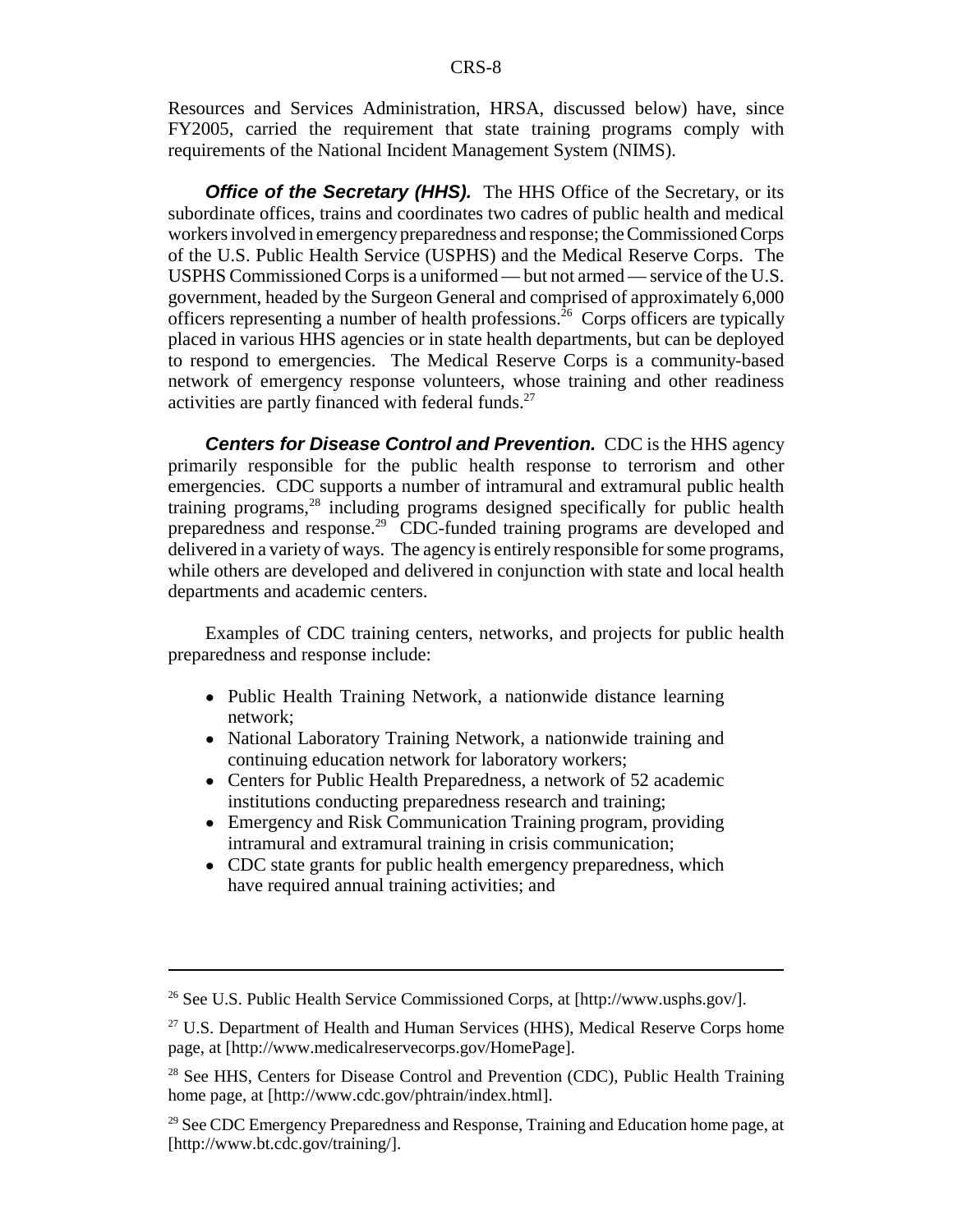• Public Health Law Program, which conducts applied research in public health law and provides intramural and extramural consultation.

*Health Resources and Services Administration.* HRSA, through its Bureau of Health Professions, supports training and placement of healthcare and public health workers in order to alleviate shortages and maldistributions of these workers.<sup>30</sup> HRSA also administers the National Bioterrorism Hospital Preparedness Program, which provides grants to states to prepare hospitals and healthcare systems for terrorism and other public health emergencies. In their applications for funding, states must include proposals to provide training for hospital and healthcare personnel.31 Finally, HRSA funds the Bioterrorism Training and Curriculum Development Program of grants to academic institutions, to develop academic and in-service training for healthcare providers.

*Food and Drug Administration.* The Food and Drug Administration (FDA) assures the safety and efficacy of human drugs and vaccines, medical devices, and animal drugs, and the safety of certain foods and cosmetics. FDA-regulated products may become tainted intentionally through terrorist acts, or may be harmed by the effects of natural disasters, such as loss of refrigeration. FDA provides no-cost training for its own employees, and for state, local, and tribal regulatory personnel, through its Office of Regulatory Affairs, "ORA University."<sup>32</sup> Relevant training courses for terrorism preparedness include those geared toward implementation of new regulations for food and drug safety, mandated in the Public Health Security and Bioterrorism Preparedness and Response Act of 2002, P.L. 107-188. Resources include Web-based and classroom instruction, video teleconferences, and a library of training materials.

*Substance Abuse and Mental Health Services Administration.* The Substance Abuse and Mental Health Services Administration (SAMHSA) implements the Crisis Counseling Training and Assistance Program (CCP), which funds mental health assistance and training activities in presidentially declared disaster areas. CCP is authorized in the Robert T. Stafford Disaster Relief and Emergency Assistance Act and is administered by FEMA.<sup>33</sup> SAMHSA also runs a Disaster Technical Assistance Center to assist state and territorial officials in managing the mental health consequences of disasters, and provides a number of

<sup>&</sup>lt;sup>30</sup> See HHS, Health Resources and Services Administration (HRSA), Bureau of Health Professions, at [http://bhpr.hrsa.gov/].

<sup>&</sup>lt;sup>31</sup> See HRSA, National Bioterrorism Hospital Preparedness Program, at [http://www.hrsa.gov/bioterrorism/].

<sup>&</sup>lt;sup>32</sup> See HHS, Food and Drug Administration (FDA), ORAU home page, at [http://www.fda.gov/ora/training/course\_ora.html].

<sup>33</sup> See CRS Report RS22292, *Hurricanes Katrina and Rita: Addressing the Victims' Mental Health and Substance Abuse Treatment Needs,* by Erin D. Williams.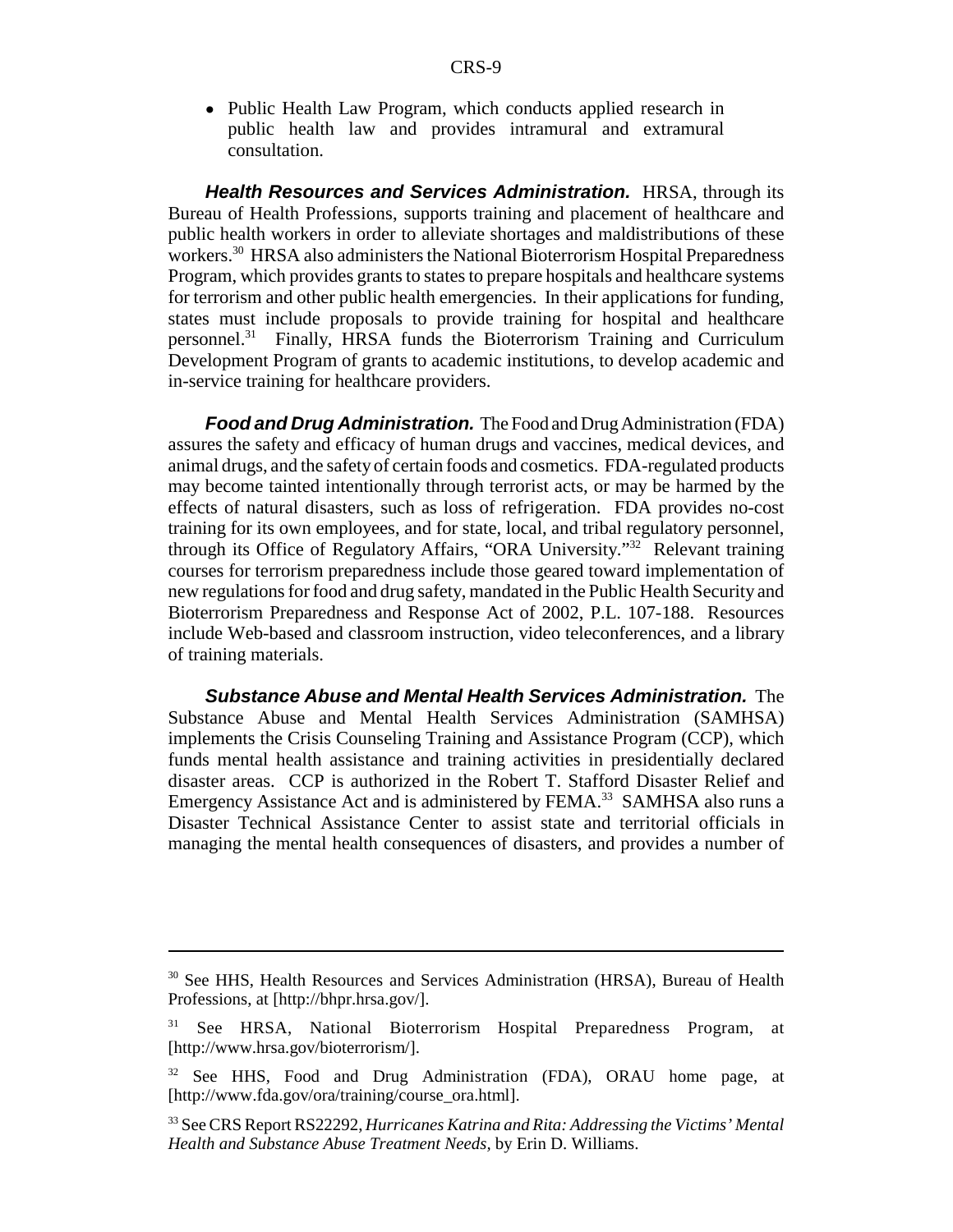workshops, print, Web and other resources to assist mental health and substance abuse professionals in responding to disasters.<sup>34</sup>

*National Institutes of Health.* The National Institutes of Health (NIH) provides training fellowships for graduate and post-doctoral education in biomedical research, either in NIH facilities or in non-federal academic institutions. Some of the research supported by NIH is targeted toward terrorism preparedness and response, including the study of diseases caused by bioterrorism agents, and the development of new tests, drugs, and vaccines to diagnose and treat these diseases. Bioterrorism research activities at NIH are led by the National Institute of Allergy and Infectious Diseases (NIAID). $35$  Other NIH institutes, alone or in collaboration, also fund relevant research. Examples include grants for disaster mental health research capacity, and informatics for disaster management.<sup>36</sup>

*Agency for Healthcare Research and Quality.* The Agency for Healthcare Research and Quality (AHRQ) develops and disseminates evidence-based information and guidance to healthcare and public health providers in planning for and responding to bioterrorism.<sup>37</sup> AHRQ programs and products include:

- Online and Web conferences and training modules on bioterrorism;
- Preparedness assessment tools, including disaster drills; and
- Computer simulation models for response planning.

**Department of Justice.**<sup>38</sup> The Department of Justice (DOJ) enforces the law to help ensure public safety against foreign and domestic terrorist threats, by conducting federal investigations and prosecutions of persons suspected of unlawful activities. DOJ also sponsors and provides assistance to state and local law enforcement agencies. Listed below are several of these programs.<sup>39</sup> While some of these programs are not directly related to counter-terrorism, they are listed because they may convey the knowledge and skills to law enforcement personnel that could advance investigations of terrorist activities and responses to terrorist incidents. Among the programs are those related to special weapons and tactics, criminal intelligence, money laundering, computer crime, and crisis response and

<sup>&</sup>lt;sup>34</sup> See HHS, Substance Abuse and Mental Health Services Administration (SAMHSA), "SAMHSA's One-Stop Shop for Katrina and Rita Resources," at [http://www.samhsa.gov/hurricane/default.aspx].

<sup>&</sup>lt;sup>35</sup> See HHS, National Institutes of Health (NIH), National Institute of Allergy and Infectious Diseases, Biodefense Research home page, at [http://www2.niaid.nih.gov/biodefense/].

<sup>&</sup>lt;sup>36</sup> See NIH, Office for Extramural Research home page, at [http://grants.nih.gov/grants/oer.htm].

<sup>&</sup>lt;sup>37</sup> See HHS, Agency for Healthcare Research and Quality, "Bioterrorism Planning and Response" at [http://www.ahrq.gov/browse/bioterbr.htm].

<sup>38</sup> Information provided by William Krouse, Analyst in Social Legislation, Domestic Social Policy Division.

<sup>&</sup>lt;sup>39</sup> Short descriptions of these programs and courses are available on a Web-accessible "law enforcement training database" and search engine maintained by the Bureau of Justice Assistance. See [http://bjatraining.aspensys.com].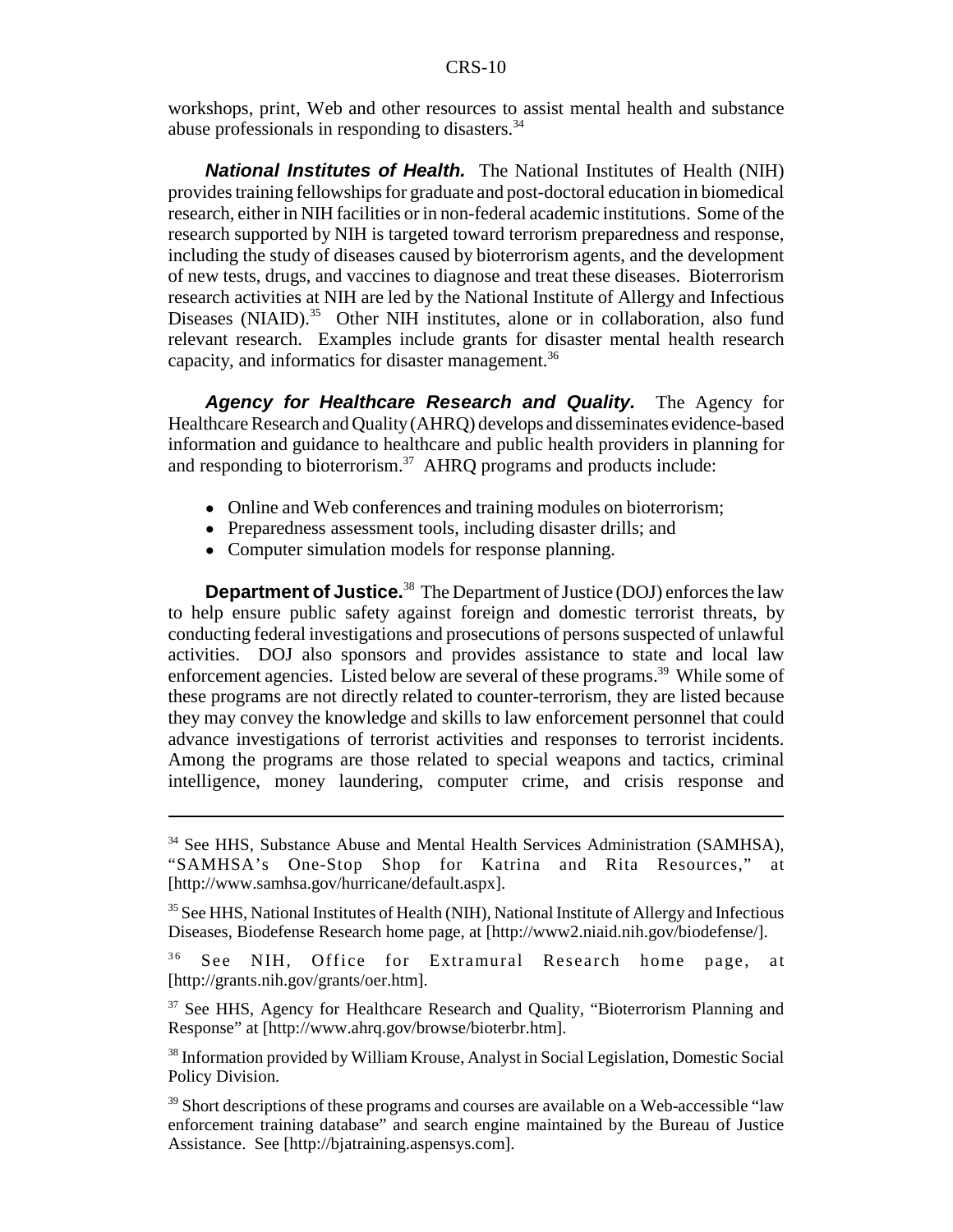#### CRS-11

management. Some programs are provided directly by DOJ entities — the Federal Bureau of Investigation; the Bureau of Alcohol, Tobacco, Firearms and Explosives; and the National White Collar Crime Center. Others are sponsored by DOJ, through the Bureau of Justice Assistance, and provided by nonprofit law enforcement organizations.40 DOJ training includes:

- State and Local Anti-Terrorism Training;
- WMD Hazardous Material Evidence Collection;
- Crisis Management;
- Crisis Negotiation;
- Law Enforcement Response to Terrorism;
- Multi-Agency Incident Management for Law Enforcement and Fire Service;
- Tactics, Techniques, and Procedures for Terrorists;
- Terrorism and Explosive Seminars;
- Criminal Intelligence Systems;
- Foundations of Intelligence Analysis;
- White Collar Crime and Terrorism;
- Cyber and Computer Crime; and
- Basic LAN and Advanced Internet Investigations.

**Department of Transportation.** Rail and bus transit systems are identified as critical infrastructure because they provide transportation for many Americans in densely populated urban areas and serve key economic, financial, and governmental centers of the nation. They move over 14 million passengers daily, and in one month they transport more passengers than U.S. airlines move in a year. Since these systems are operated in an open environment, they are high-risk, high-consequence targets for terrorists. Rail transit subways travel under key government buildings, business centers, and harbors.<sup>41</sup> Rail and bus transit systems travel along fixed routes with frequent scheduled stops, and aviation-type passenger screening procedures may not be practical because of the large volume of daily passengers.

*Federal Transit Administration.* Within the Department of Transportation, the Federal Transit Administration (FTA) is responsible for providing counterterrorism and homeland security training to transit system personnel. FTA provides security guidance to transit system operators, and it has instituted a five-point security initiative to assist transit systems in preparing for and responding to terrorist attacks. In addition to training, FTA provides assistance to transit system agencies with on-

<sup>&</sup>lt;sup>40</sup> The nonprofit law enforcement organizations include the Institute for Intergovernmental Research, the International Association of Chiefs of Police, the Oklahoma Regional Community Policing Institute, and SEARCH (a multi-state consortium dedicated to improving criminal justice record systems).

<sup>&</sup>lt;sup>41</sup> U.S. Department of Transportation, Federal Transit Administration, "Safety and Security: FTA Transit Security," available at [http://transit-safety.volpe.dot.gov/Security/Default.asp], visited Nov. 18, 2004.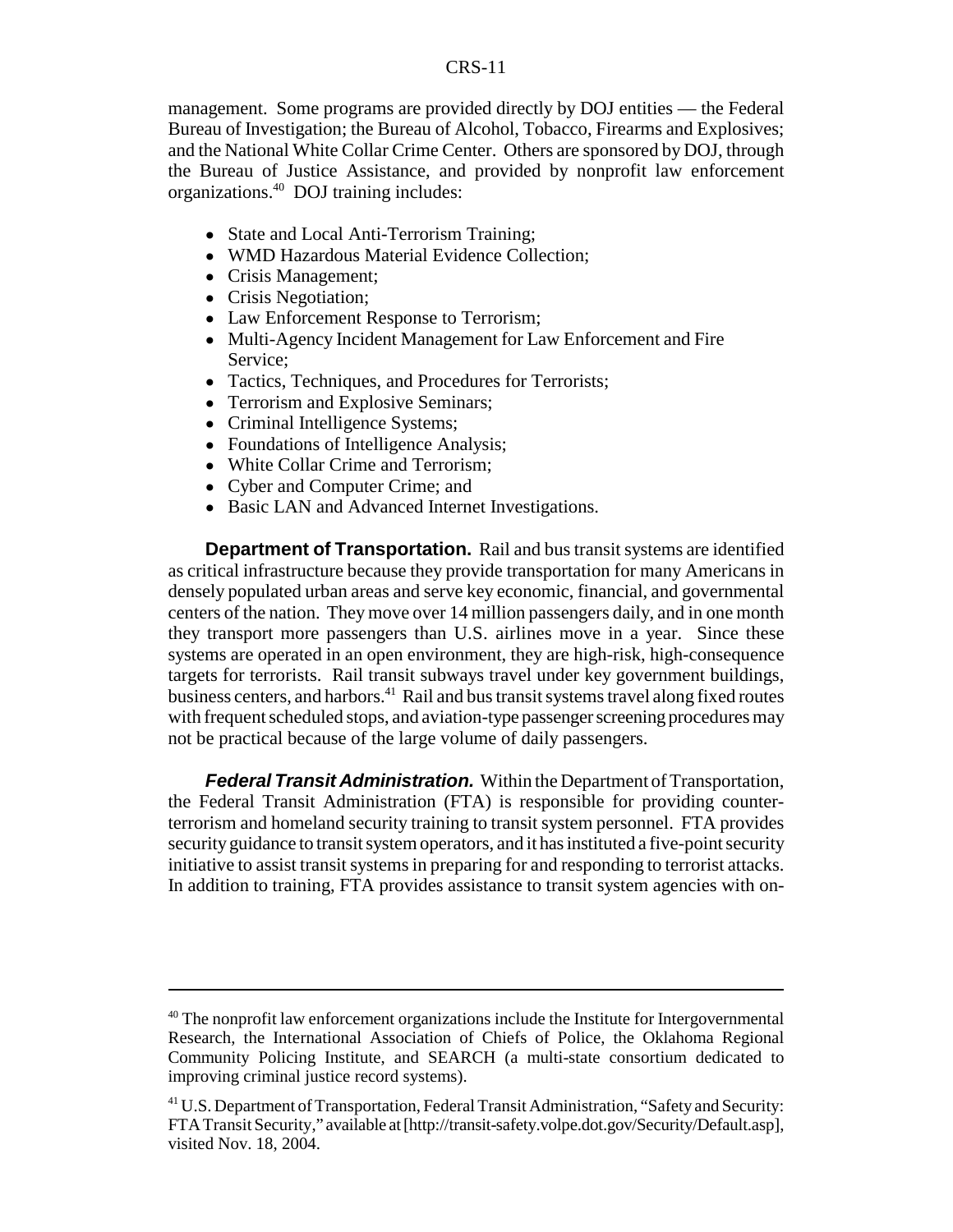site readiness assessments, technical assistance, regional forums for emergency responders, and grants for terrorism drills.<sup>42</sup>

FTA is also working with the transit industry to identify critical, high-risk assets and operations and to develop security strategies for these critical assets. The strategies will address training, technical assistance, sharing best practices, and testing new security technology.43 FTA's counter-terrorism training courses are available to transit system administrators, operators, managers, and emergency responders.

### **Issues**

The primary stakeholders in responding to terrorist attacks, and thus the recipients of counter-terrorism training, are federal, state, and local governments; private and public medical systems; and critical infrastructure administrators. In the evolution of counter-terrorism training, a number of issues have arisen, among which are possible duplication of training programs, allocation of DHS training funding, prioritizing attendance, potential redundancy, and consolidation of DHS training programs. These issues and possible oversight approaches available to Congress are discussed below. CRS takes no position with respect to any of the possible approaches listed.

**Duplication of Counter-Terrorism Training.** Because of the rapid evolution of counter-terrorism training programs offered by different federal departments and agencies, there may be a duplication of certain types of training provided to federal, state, and local government personnel, emergency responders, and critical infrastructure facility personnel. For example, DHS, HHS, and EPA all offer training related to responding to hazardous material incidents.

It is possible that training provided by DHS, DOD, DOJ, DOT, EPA, and HHS to first responders is not coordinated, and that a federal effort should be made to ensure these federal entities provide coordinated, non-duplicative training. Possible oversight approaches could include:

*Status Quo.* Congress might decide that federal counter-terrorism training programs for federal, state, and local emergency responders do not warrant congressional oversight at this time. Arguably, this option could leave Congress with limited systematic information about the extent of any duplication and the potential need for interagency coordination of training.

*Government Accountability Office (GAO) Evaluation of Programs.* Congress could ask GAO to undertake an evaluation of all federal counter-terrorism training programs. GAO could be asked to review individual courses, training curricula, training audiences, and training facilities. After conducting a review of these courses, GAO might be able to identify any duplication of training and possible

 $42$  Ibid.

 $43$  Ibid.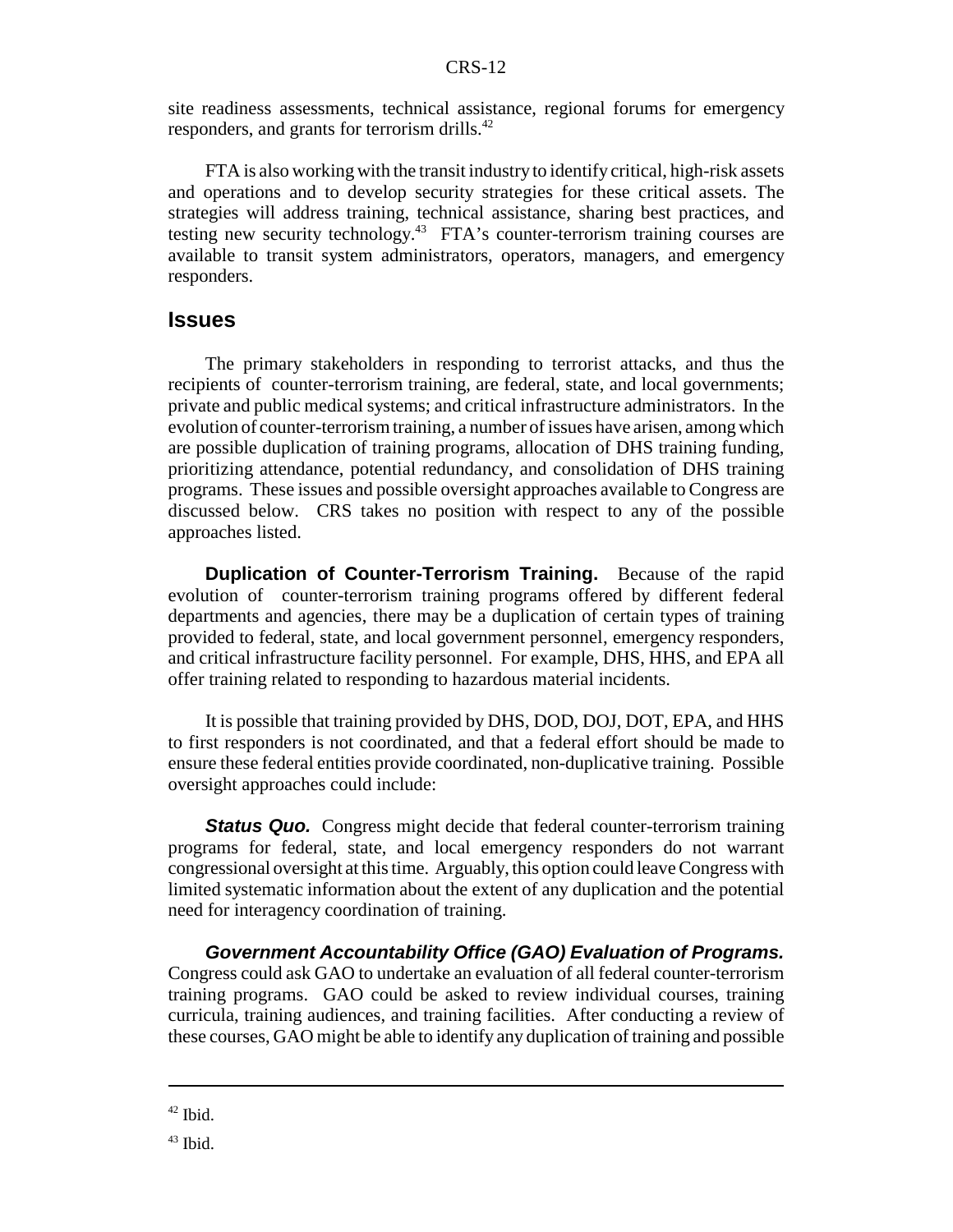alternatives for consolidating or coordinating this training. This option would require Congress to work with GAO to set a mutually acceptable scope and time for the evaluation.

**Interagency Task Force.** Congress might direct, through statutory and conference language, the federal departments and agencies that provide counterterrorism training to establish an interagency task force to review their counterterrorism programs. Because of the lead role DHS provides in counter-terrorism training, Congress could consider directing DHS to chair the task force. Once the training has been reviewed, the task force could be directed to coordinate and consolidate the training as necessary. This option, however, could result in "turf" disputes and federal departments and agencies attempting to protect training programs and the funding associated with them.

**Allocation of Counter-Terrorism Training Funding and Prioritizing** Attendance. State and local governments receive counter-terrorism training funding through the DHS Homeland Security Grant Program (HSGP).<sup>44</sup> Two subgrants within HSGP, the State Homeland Security Grant Program (SHSGP) and the Urban Area Security Initiative (UASI), provide funds to be used for counter-terrorism and homeland security training of first responders, state and local government personnel, and emergency managers.

The allocation method for FY2006 DHS grants differs from that of earlier years. In FY2003 and FY2004, Congress required DHS to allocate 0.75%<sup>45</sup> of total appropriations for SHSGP and LETPP $46$  to each state, with the remainder of total appropriations to be allocated at the discretion of  $DHS$ .<sup>47</sup> DHS chose to use the state's population percentage of the national population as the basis for this secondary distribution and to distribute a base amount of 0.25% to U.S. insular areas. Congress required DHS to allocate FY2005 SHSGP and LETPP grants in the same manner as in  $FY2004.<sup>48</sup>$ 

DHS is also changing the distribution method for UASI in FY2006. In FY2003- FY2005, UASI discretionary allocations were distributed using credible threat, presence of critical infrastructure, vulnerability, population, population density, law enforcement investigative and enforcement activity, and the existence of formal mutual aid agreements as funding formula factors.<sup>49</sup> In FY2006, DHS intends to

<sup>44</sup> For more information on DHS's Homeland Security Grant Program, see CRS Report RL32696, *Fiscal Year 2005 Homeland Security Grant Program: State Allocations and Issues for Congressional Oversight,* by Shawn Reese.

<sup>45</sup> P.L. 107-56 (USA PATRIOT Act), Sec. 1014.

<sup>46</sup> For information on FY2006 appropriations for SHSGP and LETPP, see CRS Report RS22050, *FY2006 Appropriations for State and Local Homeland Security*, by Shawn Reese.

<sup>47</sup> P.L. 108-7, P.L. 108-11, and P.L. 108-90.

<sup>48</sup> P.L. 108-334, Title III.

<sup>49</sup> U.S. Department of Homeland Security, Office for Domestic Preparedness, *Fiscal Year* (continued...)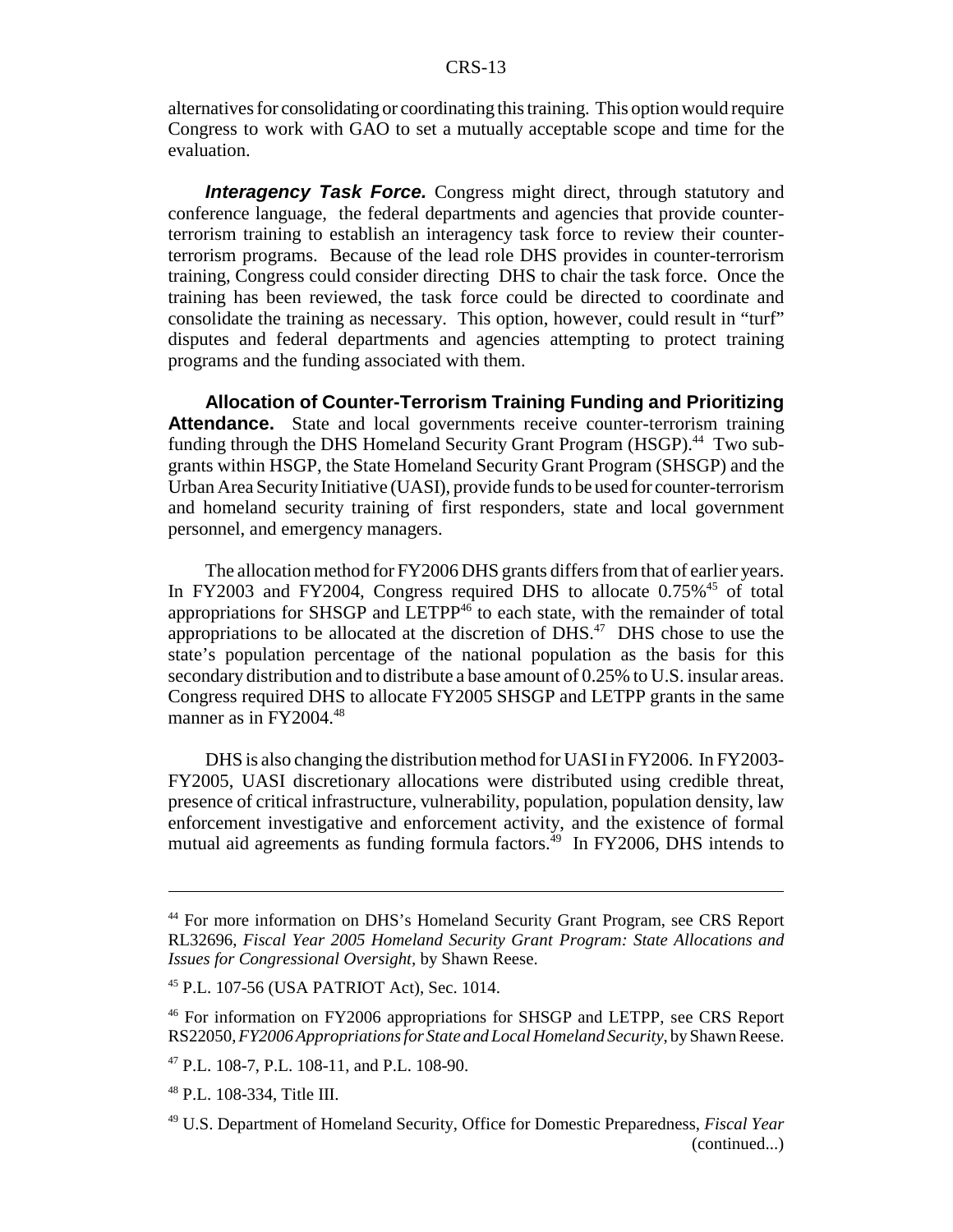#### CRS-14

allocate UASI funding using a risk- and needs-based formula. DHS also intends to group major jurisdictions into single urban areas, requiring grouped jurisdictions to determine allocations within the urban areas. Eleven urban areas that received UASI funding in FY2005 are not eligible to apply for funding for new homeland security projects, but they may apply for sustainment funding to complete homeland security projects begun in previous years. Finally, DHS intends to authorize urban areas to apply for funding for homeland security projects that have dual-use (for terrorist incidents or natural disasters) capabilities, such as evacuations and search and rescue teams. $50$ 

Critics of the present funding distribution method, including some Members of Congress and the National Commission on Terrorist Attacks Upon the United States, have stated that the funding distribution methods used to provide federal homeland security assistance to states and localities are inadequate and unfair.<sup>51</sup>

The issue of allocation of DHS counter-terrorism training funding is part of a larger issue: the distribution of federal homeland security funding to states and localities.<sup>52</sup> The allocation of counter-terrorism training funding, however, presents some policy questions that can be addressed separately from the issue of federal homeland security assistance distribution.

It could be argued that every state should receive a minimum amount of homeland security funding, but that not every state and locality can receive priority in counter-terrorism training. Terrorism intelligence may identify one state or locality at a greater risk of attacks, whereas other locations may not be at the same risk. Some states and localities may have a greater risk of terrorist attacks due to their population density or critical infrastructure. Additionally, it could be argued that a state or locality should not receive training funding that would allow first responders, government officials, and emergency managers to attend counterterrorism training that would not enhance their preparedness, because the state or

 $49$  (...continued)

*<sup>2005</sup> Homeland Security Grant Program: Program Guidelines and Application Kit* (Washington: Nov. 2004), p. 1.

<sup>&</sup>lt;sup>50</sup> U.S. Department of Homeland Security, Homeland Security Secretary Michael Chertoff, press conference, Jan. 3, 2006, available at [http://homeland.cq.com], visited Jan. 4, 2006. The term "dual-use" refers to homeland security projects or activities that are primarily for terrorism response but could be used in the event of a natural or technical disaster, whereas the term "all-hazards" refers to a project or activity that is not primarily for terrorism or disasters.

<sup>51</sup> U.S. Congress, House of Representatives, Democratic Members of the House Select Committee on Homeland Security, *America at Risk: The State of Homeland Security, Initial Findings,* 108<sup>th</sup> Cong., 2<sup>nd</sup> sess., Jan. 13, 2004. See also National Commission on Terrorist Attacks Upon the United States, *The 9/11 Commission Report* (Washington: GPO, July 22, 2004), p. 396.

<sup>&</sup>lt;sup>52</sup> For more discussion of DHS's distribution of federal homeland security assistance to states and localities, see CRS Report RL32696, *Fiscal Year 2005 Homeland Security Grant Program: State Allocations and Issues for Congressional Oversight,* by Shawn Reese.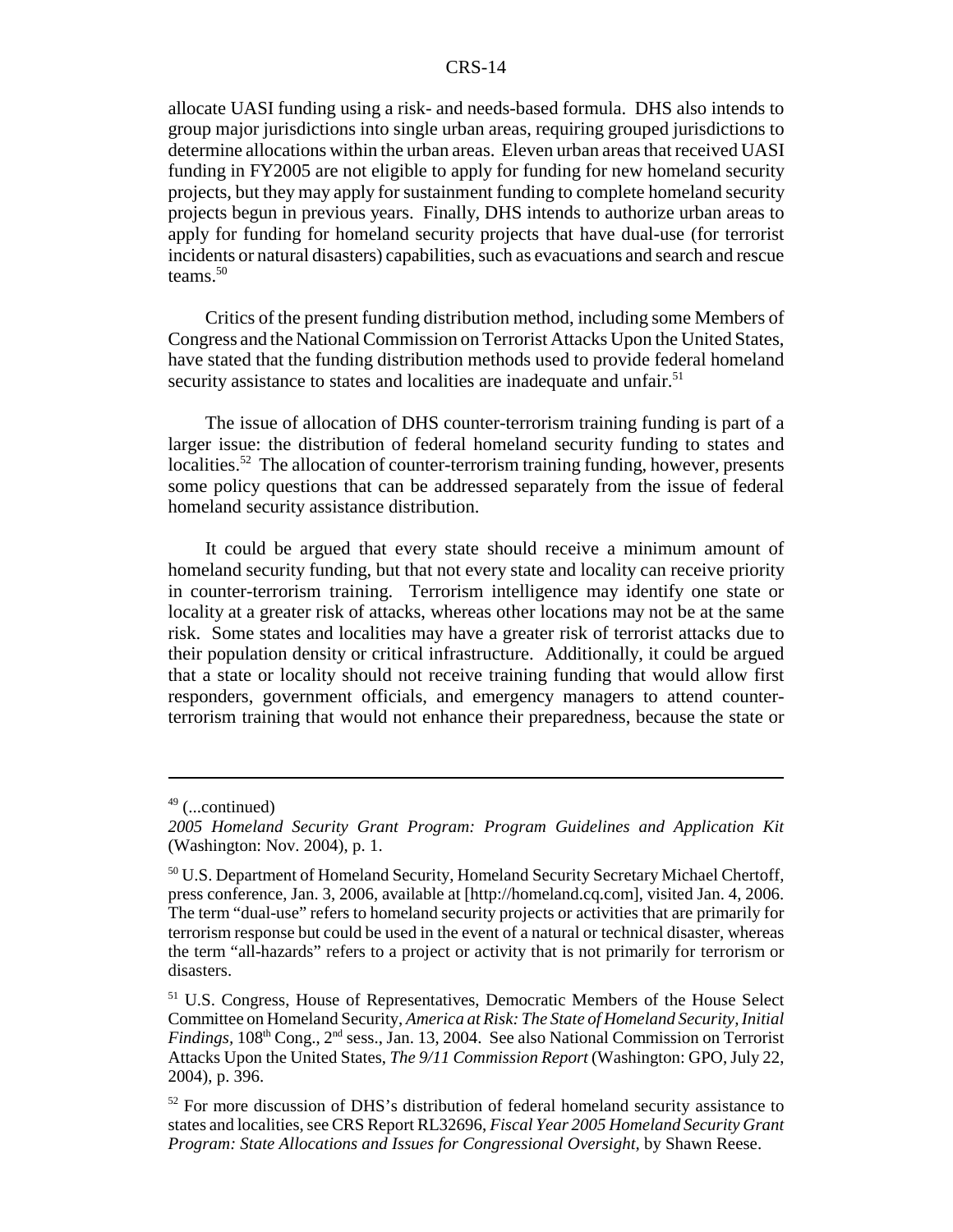locality does not face a terrorist threat, have critical infrastructure, or possess threatspecific counter-terrorism equipment.

These arguments, however, may not address the need for baseline counterterrorism training. It could be argued that every state should receive the same training, due to the unpredictable nature of terrorism. Some may argue that neither the absence of critical infrastructure nor relatively low population density protects a state or locality from terrorist attacks. From that perspective, every state and locality can be seen as needing some, if not an equal amount, of counter-terrorism training. Possible approaches include:

*Status Quo.* Congress could determine that the present amount of training and funding that states and localities receive is adequate. In support of this position, it might be argued that the current allocation of training funding and priority of training is necessary to ensure that every state and locality is provided a baseline amount of counter-terrorism training. This option, however, does not address the argument that some states and localities are at a greater risk of terrorist attacks and may need more training or funding than those states or localities at a lesser risk.

*Establishing Training Attendance Priority.* If Congress were to decide that the present counter-terrorism training provided by DHS is not fully meeting the needs of states and localities at a greater risk of terrorist attacks, it could direct DHS, specifically G&T, through statutory or conference language, to establish a priority attendance list of states and localities. This list could give training priority to states and localities that are determined to be at a greater risk of or vulnerability to terrorist attacks. G&T, with access to intelligence concerning the national terrorist threat, might be designated to determine which states and localities appear to have a greater need for training. This option, however, might result in some states or localities receiving reduced training due to the limited space in and availability of the training programs; and it could be argued that this would not ensure adequate security for some states and localities.

*Increasing Funding for Specific States or Localities.* Congress could direct G&T to increase funding to specific states or localities based on terrorist threat information. Since Congress, through the USA PATRIOT Act, directed only that a minimum of 0.75% of total appropriations be allocated to states for homeland security, it could through statutory or conference language require G&T to provide additional funding to specific states and localities for counter-terrorism training. This option could increase preparedness of states and localities at greater risk of terrorist attacks as determined by threat information. This option, however, would require G&T to coordinate terrorist threat information with its allocation of SHSGP funding, which it presently does not do. Supporters of this position would be likely to argue that since G&T coordinates terrorist threat information with its allocation of UASI funding, it could do this for SHSGP allocations.

**Possible Redundancy and Consolidation of Department of Homeland Security Training.** Within DHS, G&T and the Federal Emergency Management Agency (FEMA) administer training programs at the state and local levels, and at national training institutes. At the national level, FEMA administers the Emergency Management Institute (EMI) and the National Fire Academy (NFA).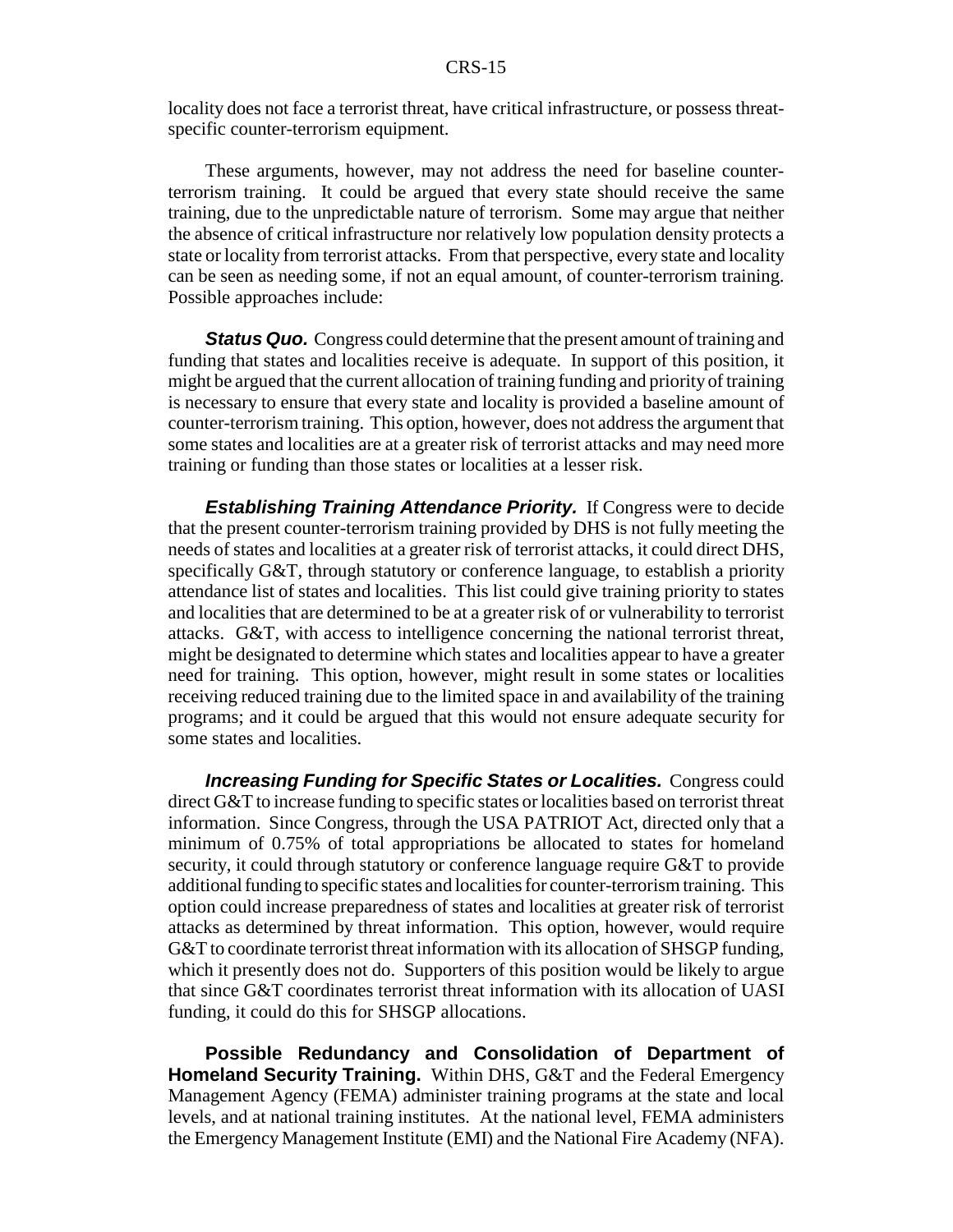G&T does not directly administer any training institute; however, it provides guidance and funding to training institutes that are part of the National Domestic Preparedness Consortium (NDPC), described earlier in this report.

Some training programs offered by EMI and NFA have similar subject matter in training provided by NDPC training institutes, such as incident management, homeland security planning, hazardous material incident response, emergency operations, and WMD response. Because of a the possible similarity of these training programs for state and local first responders, it could be argued that there is a need to consolidate or coordinate training offered by these two separate DHS agencies.

FEMA's firefighting training provided by the NFA, however, focuses primarily on the needs of local fire departments, whereas NDPC provides some training primarily focusing on law enforcement. Some of the training that is tailored to a specific profession such as law enforcement or firefighting would not seem to be redundant. Basic or introductory training such as incident management or WMD response, however, may not be specifically tailored for a single profession or type of first responder. This possible redundancy of training and the potential consolidation of training may be policy questions that Congress may choose to address through oversight of DHS's role in providing assistance to states and localities. Possible approaches include:

*Status Quo.* If Congress were to determine that there was no redundancy or a need to consolidate DHS training programs, it could allow DHS to continue to provide first responder training through two separate agencies. This would allow emergency managers, law enforcement personnel, firefighters, and emergency medical personnel to apply for and receive training from the two agencies and the training institutes they administer. This option, however, appears to leave unresolved the claims of possible redundancy of training or the possibility that these training programs are not coordinated.

*Government Accountability Office (GAO) Evaluation of Programs.* Congress could ask GAO to undertake an evaluation of DHS counter-terrorism training programs. The evaluation could review ODP and FEMA training curricula, individual courses, intended and actual trainees, and training facilities. After conducting a review of these courses, GAO might be able to identify any duplication of training and possible options for consolidating or coordinating this training. This option would give the committee additional tools for oversight of these programs. H.R. 1544 (as reported), Section 6, proposes this evaluation. This option, however, would require the committee to work with GAO to set a mutually acceptable scope and time for the study.

*Coordination of Department of Homeland Security Training.* If Congress were to find undesirable redundancy in training programs, it could direct DHS to be more attentive to coordinating the counter-terrorism training programs administered by G&T and FEMA. DHS could possibly establish a board to review the G&T and FEMA training programs, and to recommend coordination or other steps to reduce duplication.